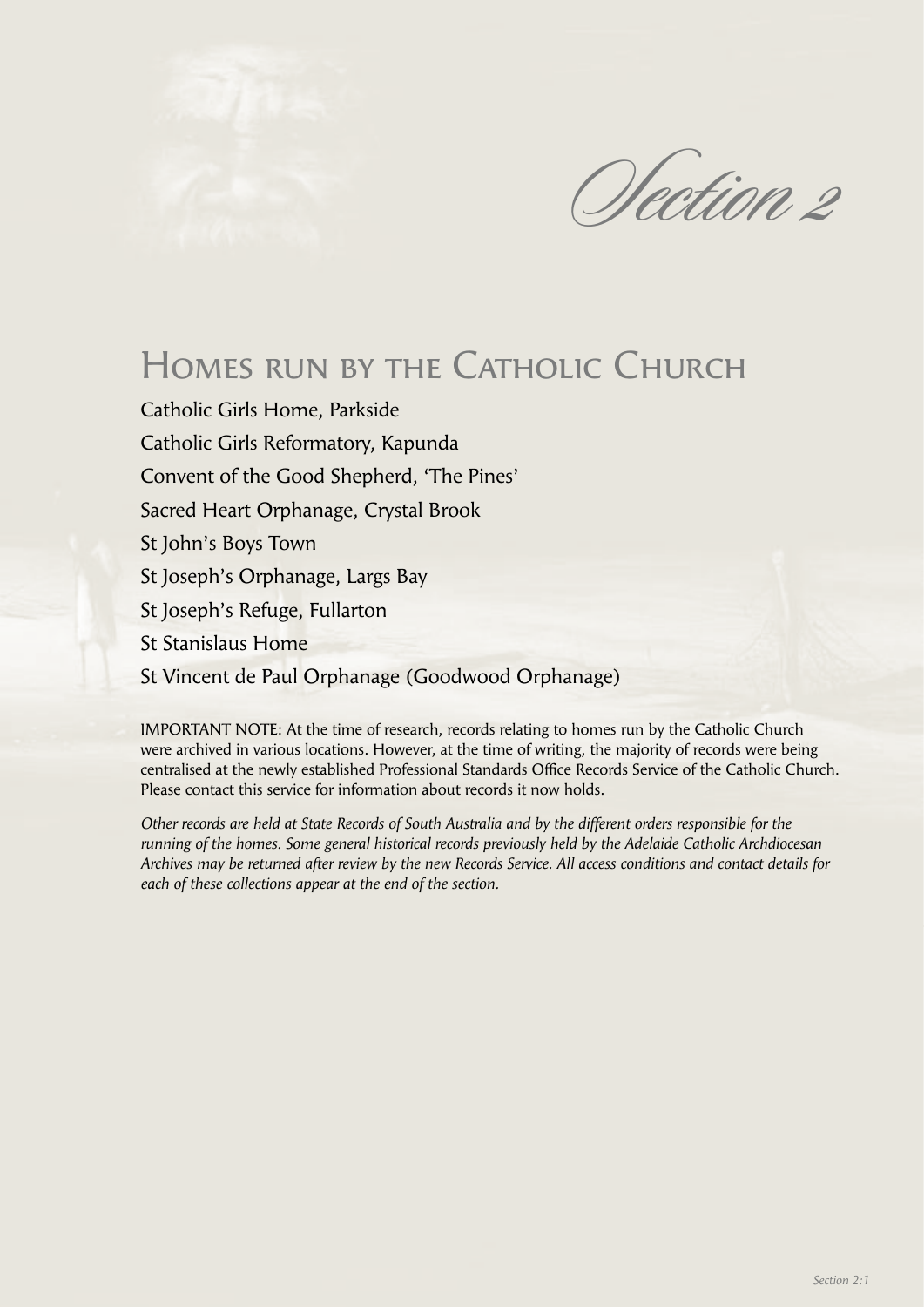Catholic Girls Home Parkside

## **See also Convent of the Good Shepherd, The Pines**

*In connection with the detention of girls at Barton Vale, it is recommended that the inmates of that Institution of the Roman Catholic Faith should be removed to a separate Institution. Before this can be done, it would be necessary to proclaim a Reformatory School for girls of the Roman Catholic Religion. I understand that a property in Young Street, Parkside, owned by Roman Catholic authorities (the house which was occupied by Dr Sweetapple) is* 



*St Raphael's Church next to Girls Home Parkside, Courtesy Kay Goodman-Dodd*

*empty. It contains 12 rooms, and would, with slight renovations, be a suitable place to accommodate the girls in question…I strongly recommend that action be taken to secure this home, and have it proclaimed an Institution under the Maintenance Act, 1926, as a Reformatory School for Girls of the Roman Catholic Religion. Letter from Chairman of the Children's Welfare and Public Relief Board to the Honorable, the Chief Secretary, July 1930, previously held by Adelaide Catholic Archdicesan Archives*

## *GENERAL INFORMATION*

**Period of operation:** 1930-1943

**Also known as:** Genazzano Home

**Run by:** Sisters of St Joseph, under the control of the Children's Welfare and Public Relief Board **Address:** 21 Young Street, Parkside

#### *HISTORY*

This home for Catholic girls was opened in August 1930 in a twelve roomed house already owned by the Catholic Church. It was named after a village in Italy where a miraculous picture of the Virgin Mary, is venerated. No explanation for this name is recorded, but it has been suggested that the name was chosen in the hope that the home would be protected by Mary. The establishment of this new reformatory had been encouraged by the chairman of the Children's Welfare and Public Relief Department. He wished to relocate the ten Roman Catholic girls detained in the Salvation Army managed Barton Vale Probationary Home for Girls to a separate Catholic reformatory. There they would be able to receive religious training in their own faith. These girls had mostly come from the Redruth Girls Reformatory which had closed in 1922. The new home at Parkside operated under the direction of the Archbishop of Adelaide and was managed by the Sisters of St Joseph. The first matron was Sister Francis Clare. The home was also under the control of the Children's Welfare and Public Relief Board which paid a subsidy to the reformatory to cover the complete cost of the care of the girls. In 1930 this sum was £1 per girl per week. During the Second World War the girls received correspondence school lessons and were given instruction in first aid and air raid precautions. This small home could only house ten girls at one time and was always regarded as temporary. On 21 January 1943 it closed and the girls were transferred to the Convent of the Good Shepherd at Plympton.

*Drawn from Marie Therese Foale, 'Think of the Ravens: The Sisters of St Joseph in Social Welfare' (Sisters of St Joseph of the Sacred Heart Inc, Kent Town, 2001), p. 39-40; miscellaneous correspondence relating to Catholic Girls Home, Parkside held by*  Professional Standards Office Records Service (previously held by the Adelaide Catholic Archdiocesan Archives) and 'Annual *Report of the Children's Welfare and Public Relief Board', 1942.*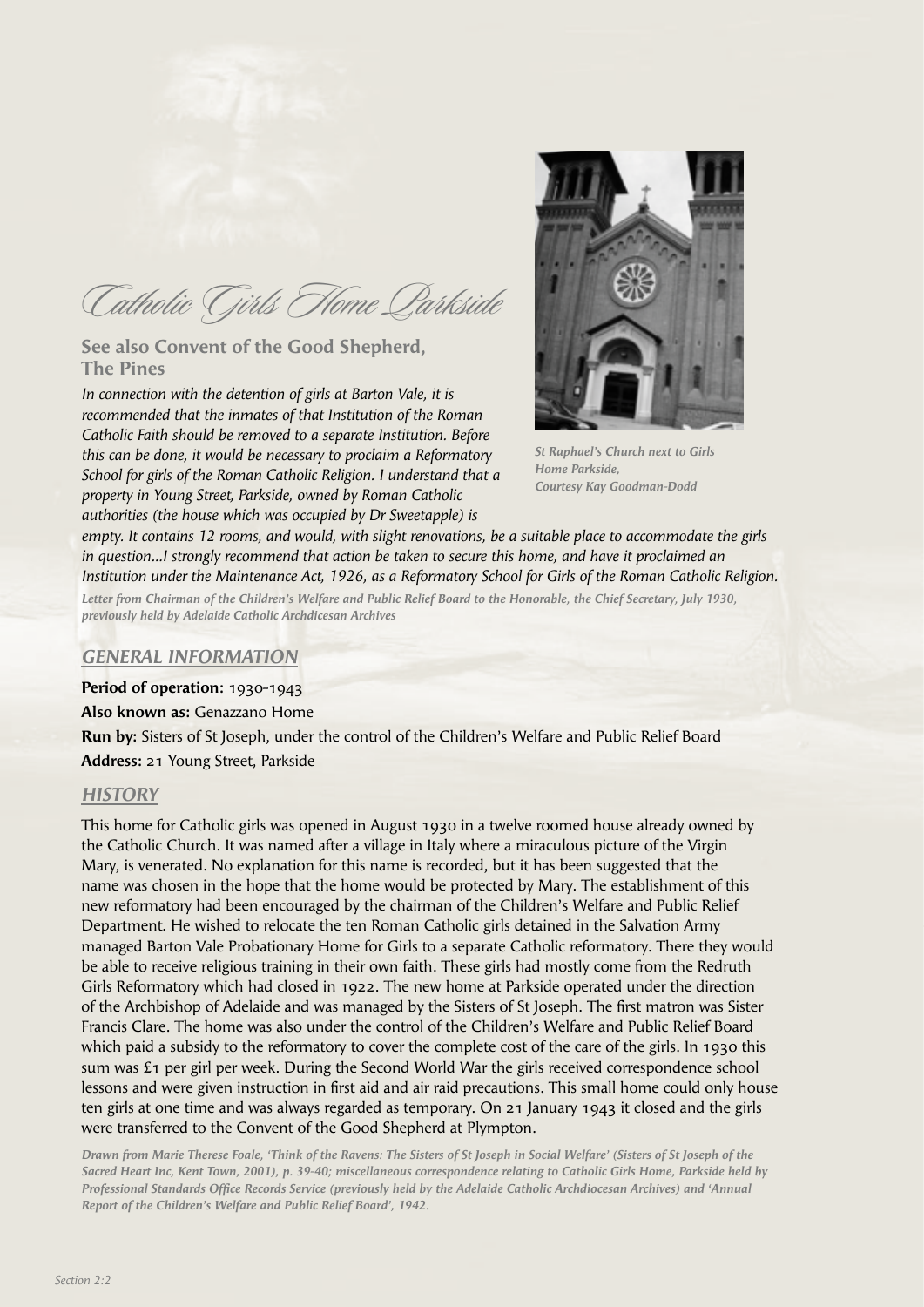# *THE RECORDS*

- State Records of SA
- Professional Standards Office Records Service
- Sisters of St Joseph Archives, Adelaide

# **ADMISSION RECORDS - State Records of SA**

# **Register of New Committals**

- **•** Archive reference GRG 29/161
- <sup>l</sup> **Title** *Register of New Committals 1931-1968*
- **•** Date range 1931-1968
- **Appearance** One very thick volume secured with metal rivets.
- **Contents** Contains general admission information relating to homes under the control of the government. Admissions to the Catholic Girls' Home at Parkside during the period 1/7/1931 until 30/6/1943 appear early in the volume under title *New Committals to Catholic Girls Home Parkside.* Entries include: (1) Number, (2) Name, (3) Age, (4) Date of Admission, (5) Religion, (6) Charge.

# **OTHER RECORDS – State Records of SA**

#### **Minutes of the State Children's Council and Children's Welfare and Public Relief Board**

- **Archive reference** GRG 29/124
- <sup>l</sup> **Title** *Minutes of the State Children's Council and Children's Welfare and Public Relief Board*
- **Date range** 1886-1965
- **Appearance** Large volumes of handwritten and then typed minutes.
- **Contents** As this home was under the control of the State Children's Council and its successor the Children's Welfare and Public Relief Board, some entries in minutes relate to this home. They include discussions of the establishment of the home and arrangements made between the Board and the home. Information about state wards admitted to the home is often given including names and some details.
- Access These files are restricted for 80 years. See Access conditions for further information.

## **Correspondence**

- **•** Archive reference GRG 29/6
- **Title** *Correspondence files of the Children's Welfare and Public Relief Department*
- **•** Date range 1927-1977
- **Appearance** Correspondence dockets comprising files of letters and other documents related to a particular subject, filed chronologically.
- **Contents** Most of this correspondence is not yet indexed but dockets relate to many different subjects and include correspondence related to homes run by the Catholic Church under the control of the Department. Some dockets relate to the cases of individual children.
- Access These files are restricted for 80 years. See Access conditions for further information.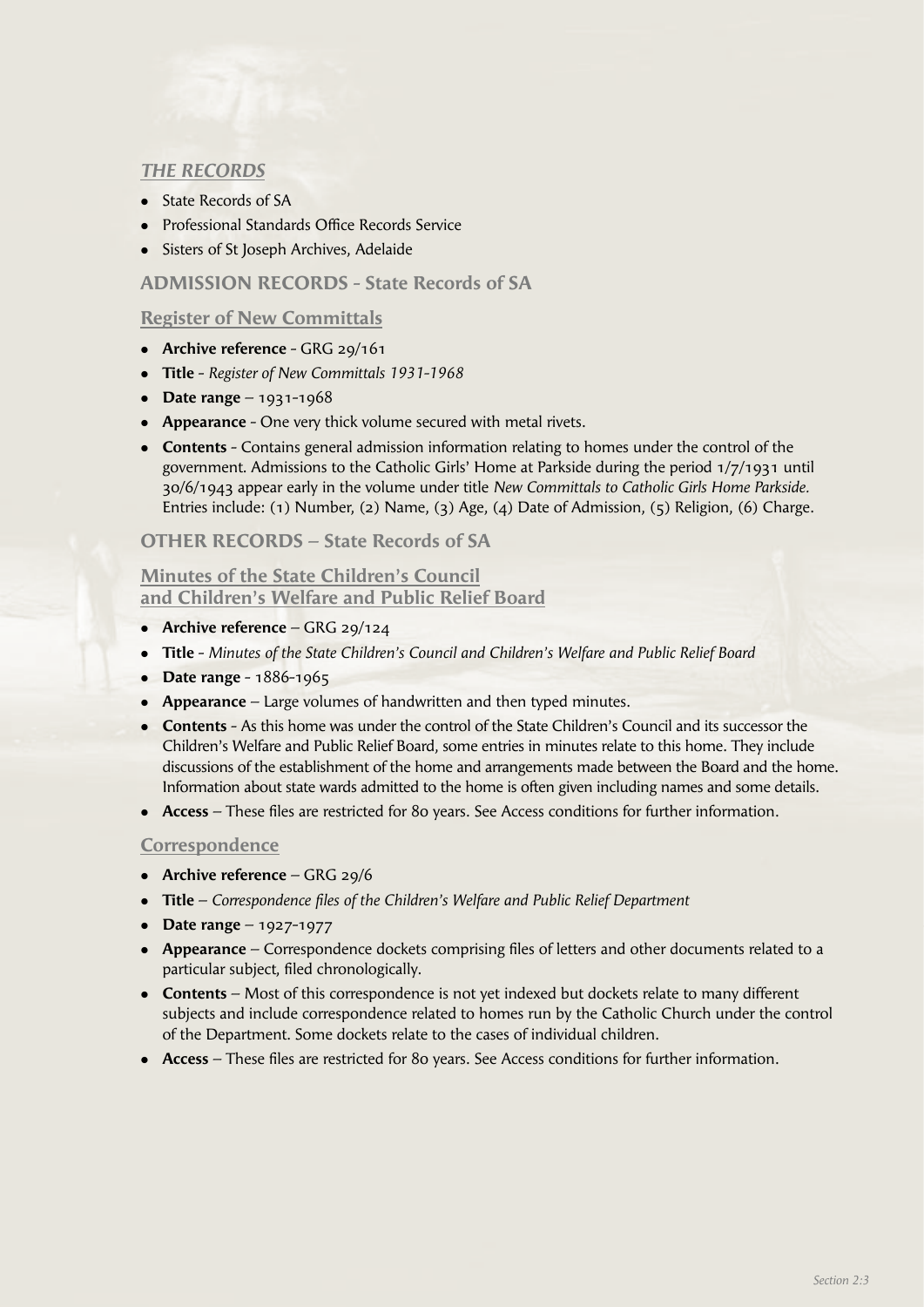

# **OTHER RECORDS - Professional Standards Records Office Service (previously held by the Adelaide Catholic Archdiocesan Archives)**

#### **Miscellaneous correspondence**

- **Archive reference** None available
- <sup>l</sup> **Title** *Catholic Girls' Home, Parkside 1924-1938.*
- **Date range** 1924-1938
- **Contents** Manila folder containing limited amount of correspondence related to the establishment and closure of this home. No admission information.

# **OTHER RECORDS - Sisters of St Joseph Archives, Adelaide**

The Sisters of St Joseph hold some historical and personal records relating to homes run by the order. Although unable to provide *FYOW* with specific details regarding their holdings, the Sisters welcome contact from researchers seeking further information. See Access conditions below for contact information.

# **REPORTS - State Records of SA**

# **Annual Reports of the State Children's Council and the Children's Welfare and Public Relief Department**

- **•** Archive reference GRG 29/1
- **•** Date range 1887-1955
- **Appearance** Six bound volumes of printed reports.
- **Contents** Yearly reports containing updates on developments at homes under the control of the State Children's Council and its successor, the Children's Welfare and Public Relief Board, including the Catholic Girls' Home at Parkside. Numbers of children accommodated in these homes are included but the reports contain no personal information.

## **BOOKS**

Marie Therese Foale, *Think of the Ravens: The Sisters of St Joseph in Social Welfare* (Sisters of St Joseph of the Sacred Heart Inc, Kent Town, 2001)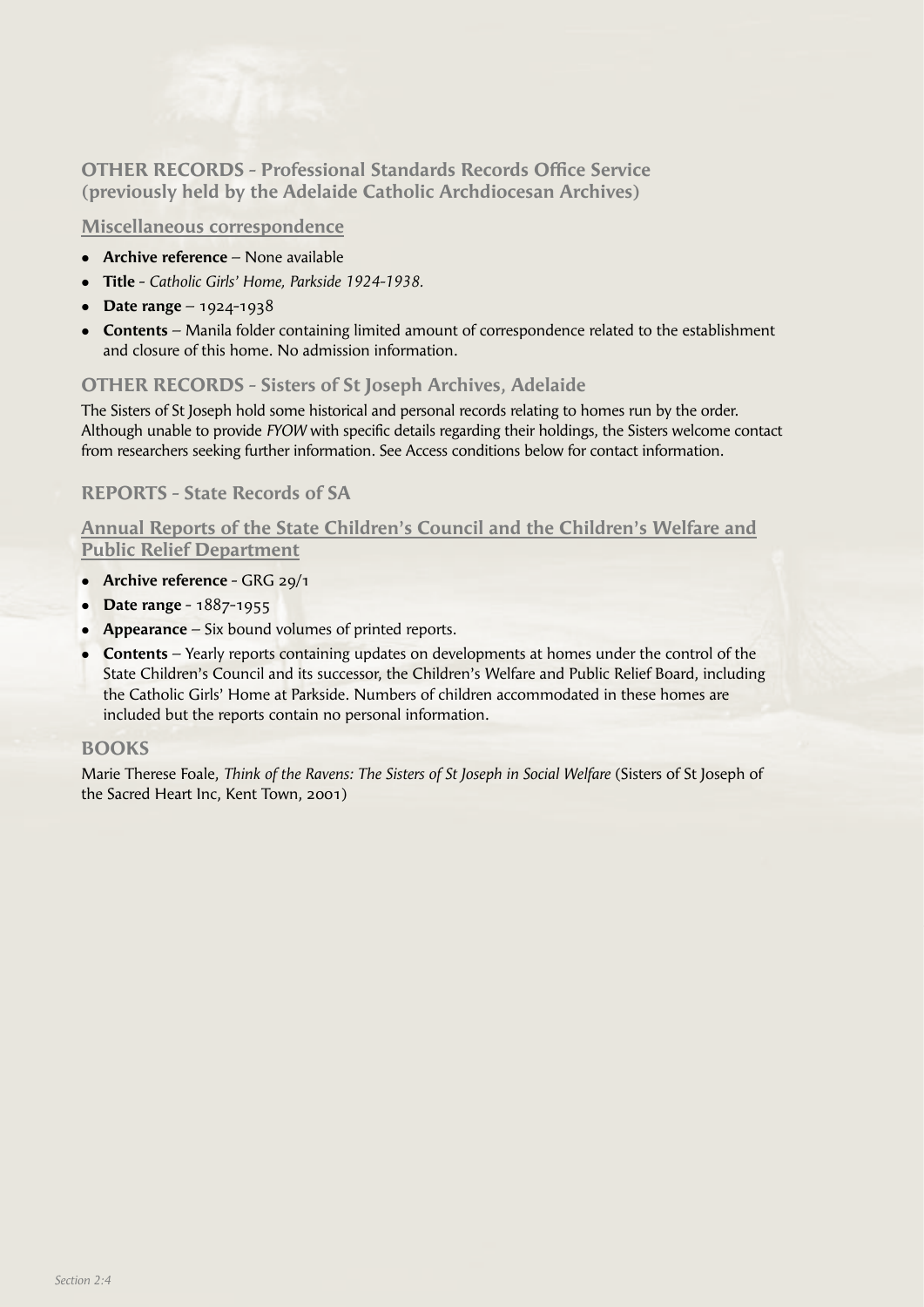Catholic Girls Reformatory Kapunda

**See also Redruth Girls Reformatory**

*The accommodation is strained, rather to provide for nineteen girls. The number would not be so high were it not* 



*St John's Church, Kapunda with Girls Reformatory on extreme left, SLSA: B19172, Courtesy State Library of South Australia*

*for the diffi culty of obtaining situations for the girls in Roman Catholic homes, for there are several girls who could go out to service if places could be found for them. There has been very little sickness among the girls, who, on the whole, have behaved very well indeed. The institution is kept in splendid order, and the inmates are well cared for and receive good religious, moral and practical training.*

*Annual report of the State Children's Council 1901, p. 5*

#### *GENERAL INFORMATION*

**Years of operation:** 1897-1909 **Also known as:** St John's Reformatory, Kapunda **Run by:** Sisters of St Joseph under the control of the State Children's Council **Address :** Kapunda

#### *HISTORY*

During the 1870s and early 1880s Sister Mechtilde Woods and a colleague from the St Joseph's convent made regular visits to Catholic children in the Girls Reformatory at Magill. During these visits they became concerned that Catholic girls in the institution were being discouraged from practicing their faith. In addition they learned that several girls had been boarded out with non-Catholic families. Two particular girls had even been compelled to give up their faith. Over the next decade, the Catholic Church lobbied the government to do something about this situation. It was not until 1895 that a new Act was proclaimed allowing the State Children's Council to send State Children of particular religious denominations to private reformatories subsidised by the government. This allowed the Catholic Church to establish a separate reformatory for Catholic girls. The State Children's Council requested that the reformatory be set up away from the City. An old chapel and house, five kilometres from the town of Kapunda, were renovated and the new reformatory was gazetted as an Industrial School under the State Children's Act of 1895. Sister Helena O'Brien was appointed matron and she, along with four other sisters, moved to Kapunda to prepare the residence. The first group of ten girls arrived in June 1897.

During the first two years a large number of the girls made escape attempts. Some were successful. In 1899 a second class dormitory and a number of cells were added to accommodate escapees and other girls whose conduct was considered unsatisfactory. A number of girls 'whose behaviour improved' were placed in service with Catholic families. Due to a lack of government funding to keep the reformatory operating, as well as problems associated with the appointment of a resident chaplain, it was closed in 1909 by Archbishop O'Reily. The eleven girls resident at that time were transferred to the Redruth Girls Reformatory at Burra. During the twelve years of its existence a total of 85 girls were accommodated at the Reformatory, 59 of those were readmitted for a second term. After the reformatory closed the buildings were dismantled and the contents sold at auction. Today nothing remains of the reformatory or the chapel, only several original trees still exist.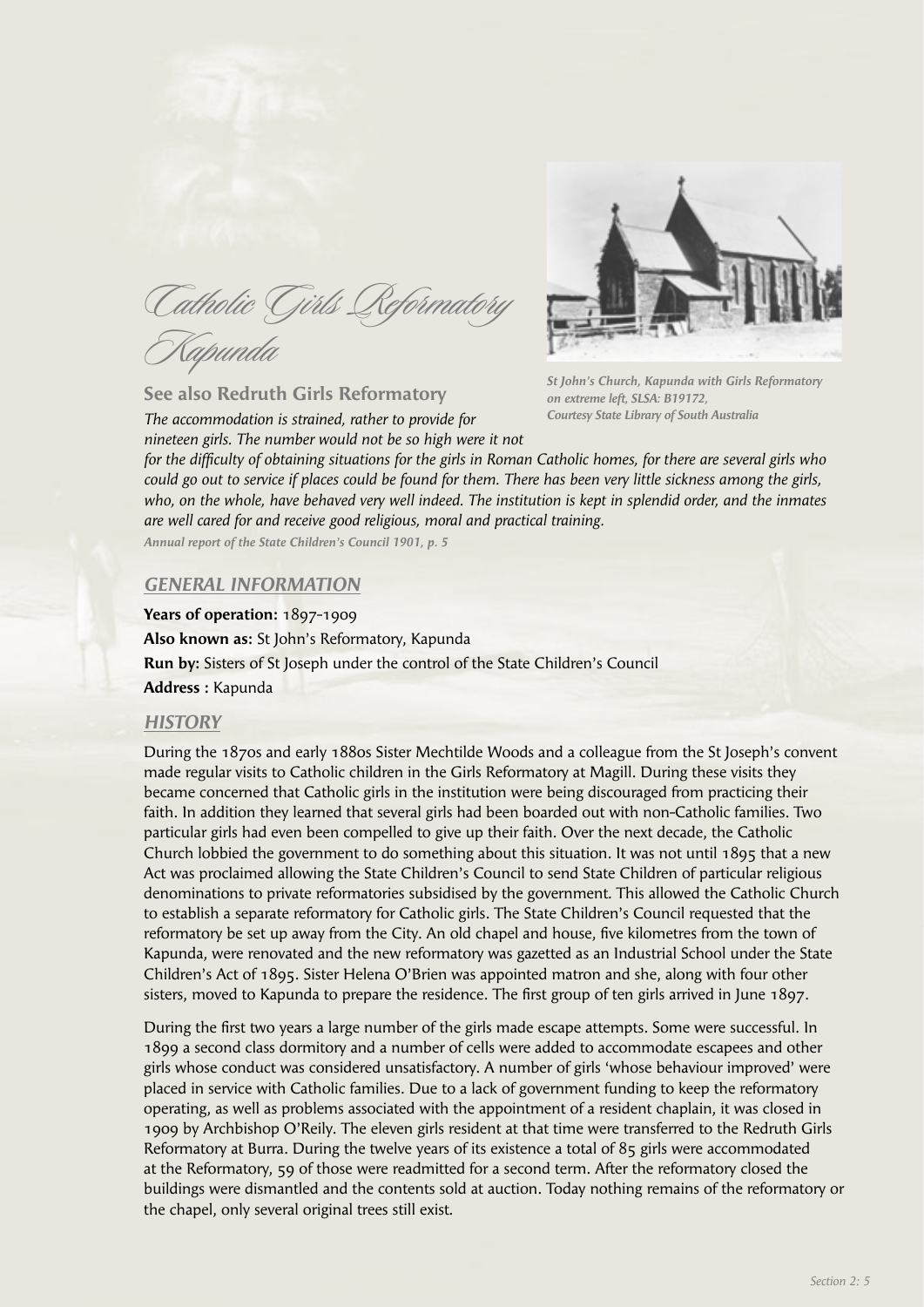

*Drawn from Marie Therese Foale, 'Think of the Ravens: The Sisters of St Joseph in Social Welfare' (Sisters of St Joseph of the Sacred Heart Inc, Kent Town, 2001), p. 33-38; summary history in 'A Piece of the Story, National Directory of Records of Catholic Organisations caring for children separated from families' (Australian Catholic Social Welfare Commission and Australian Conference of Leaders of Religious Institutes, 1999) and ' Annual Report of the State Children's Council,' 1910, p. 1.*

# *THE RECORDS*

- State Records of SA
- Professional Standards Office Records Service
- Sisters of St Joseph Archives, Adelaide

# **ADMISSION RECORDS**

No admission records have survived.

# **OTHER RECORDS – State Records of SA**

# **Minutes of the State Children's Council and Children's Welfare and Public Relief Board**

- **•** Archive reference GRG 29/124
- <sup>l</sup> **Title** - *Minutes of the State Children's Council and Children's Welfare and Public Relief Board*
- **•** Date range 1886-1965
- **Appearance** Large volumes of handwritten and then typed minutes.
- **Contents** As this home was under the control of the State Children's Council, some entries in minutes relate to this home. They include discussions of the establishment of the home and arrangements made between the Board and the home. Information about state children admitted to the home is often given including names and some details.

## **Correspondence**

- **•** Archive reference- GRG 27/1
- **Title** *Correspondence of the State Children's Department*
- **Date range** 1887-1927
- **Appearance** Correspondence dockets comprising files of letters and other documents related to a particular subject, filed chronologically.
- **Contents** Most of this correspondence is not yet indexed but dockets relate to many different subjects and include correspondence related to homes run by the Catholic Church under the control of the Department. Some dockets relate to the cases of individual children.

**OTHER RECORDS - Professional Standards Office Records Service (previously held by the Adelaide Catholic Archdiocesan Archives)**

#### **Miscellaneous correspondence**

- **Archive Reference** None available
- <sup>l</sup> **Title** *Reformatory, St John's via Kapunda, 1897-1909*
- $\bullet$  **Date range** 1909
- **Contents** Manila folder containing miscellaneous correspondence relating to closure of the girls reformatory and removal of children to other institutions. No names are mentioned.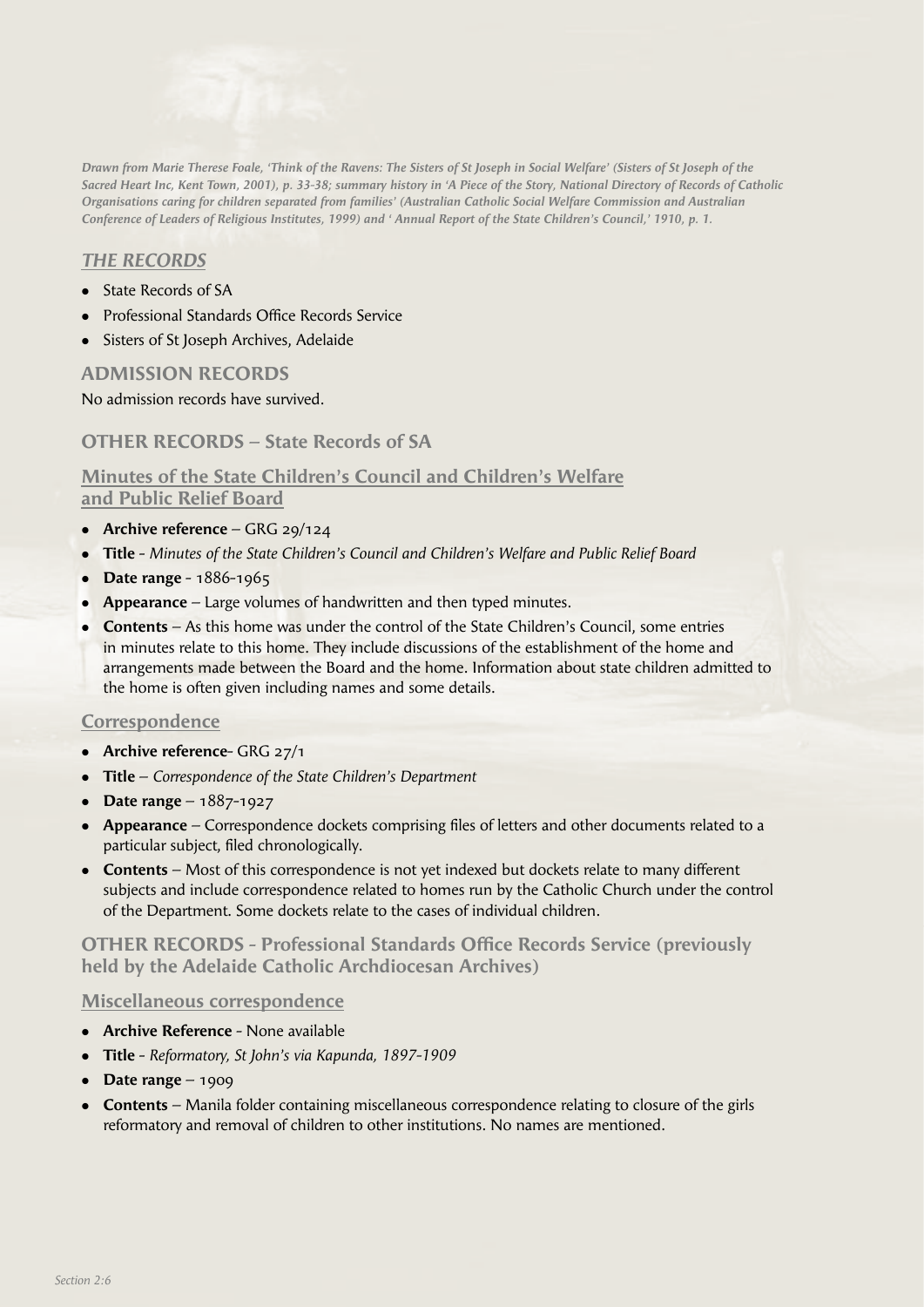# **OTHER RECORDS - Sisters of St Joseph Archives, Adelaide**

The Sisters of St Joseph hold some historical and personal records relating to homes run by the order. Although unable to provide *FYOW* with specific details regarding their holdings, the Sisters welcome contact from researchers seeking further information. See Access conditions below for contact information.

# **REPORTS - State Records of SA**

# **Annual Reports of the State Children's Council**

- **•** Archive reference GRG 29/1
- **•** Date range 1887-1926
- **Appearance** Bound volumes of printed reports.
- **Contents** Yearly reports containing updates on developments at homes under the control of the State Children's Council, including the Catholic Girls Reformatory at Kapunda. Numbers of children accommodated in these homes are included but the reports contain no personal information.

#### **BOOKS**

Marie Therese Foale, *Think of the Ravens: The Sisters of St Joseph in Social Welfare* (Sisters of St Joseph of the Sacred Heart Inc, Kent Town, 2001)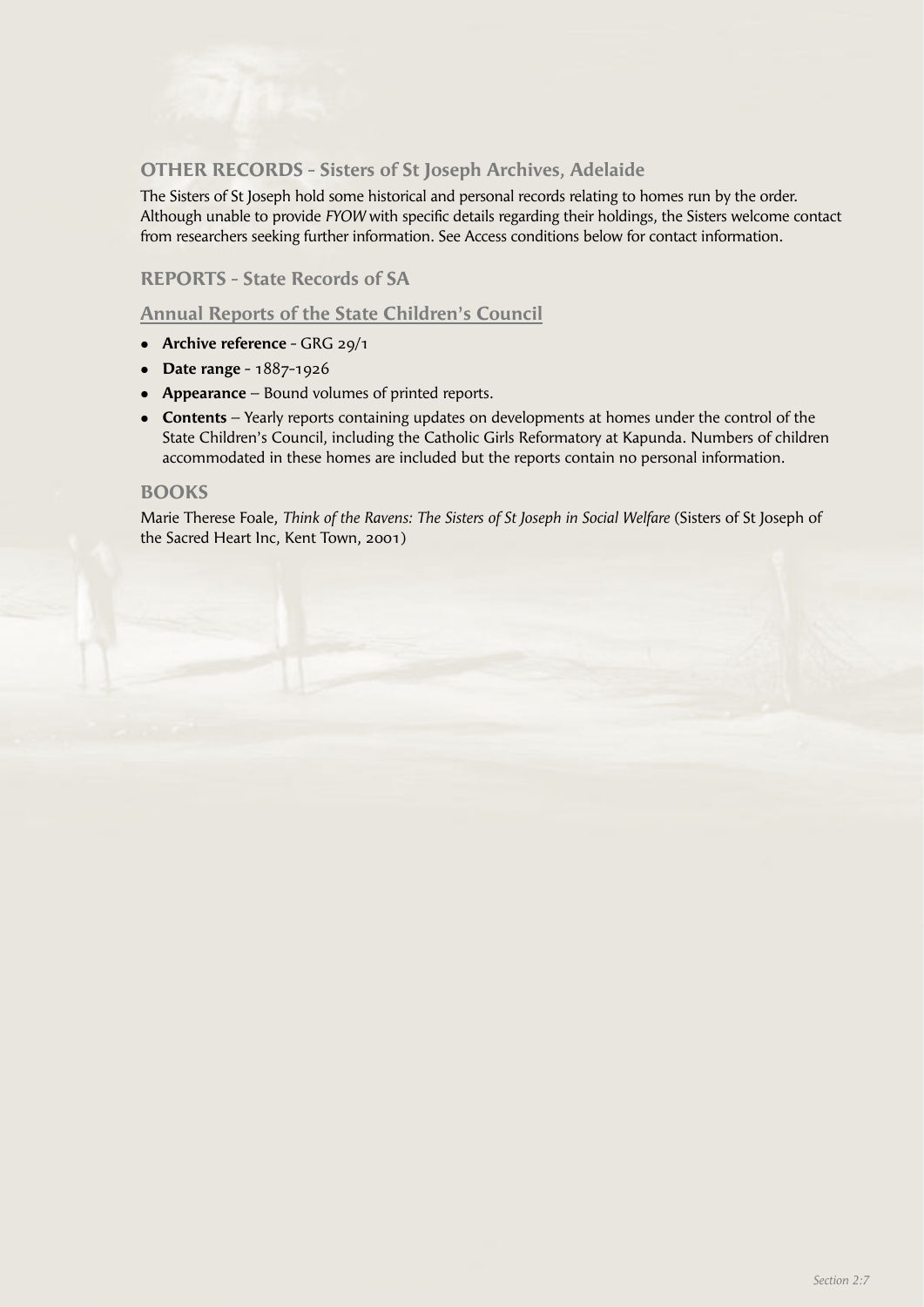Convent of the Good Shepherd 'The Pines'

*Girls committed to this home are accommodated in good wholesome surroundings, and keen interest is taken in their welfare by the matron and staff. During the week days the girls are fully occupied with various phases of laundry work, and their leisure hours are carefully provided for by means of concerts and other features. A five days 'Retreat' was conducted, the girls receiving instruction in all branches of ethics. New features of the home include an amateur dramatic society, a single sheet news bulletin, to which the girls contribute articles of topical or cultural interest, and the introduction of basketball and educational fi lms. During the year the girls presented an operetta entitle 'Laila'.*



*1957 GRG 29/139,*

*Courtesy State Records of South Australia*

*Annual report of the Children's Welfare and Public Relief Board, 1944, p. 4*

#### *GENERAL INFORMATION*

**Years of operation:** 1941-1974

**Also known as:** *The Pines* Home of the Good Shepherd

**Run by:** The Catholic Church – Order of the Good Shepherd Sisters under the control of the Children's Welfare and Public Relief Board and its successors

**Address:** 336 Marion Road, Plympton

#### *HISTORY*

In 1941 the Good Shepherd Sisters were asked by the Archbishop of Adelaide to establish a home in Adelaide for teenage girls with 'behavioural problems'. The convent was established in a large home in Plympton called *The Pines,* originally owned by the John Martin family. Set on nineteen acres of grounds, it was remodelled to accommodate up to eighty children. Many of the girls admitted to the home were under the care of the Children's Welfare Department, although the Good Shepherd sisters did also take in girls who were not wards of the State.

Three sisters originally ran the home. Later they were joined by five more as the number of girls increased. The first seven children to be placed in the home were transferred from the care of the Sisters of St Joseph, when their home for Catholic girls at Parkside closed in January 1943.

In the late 1960s institutional-style dormitory accommodation was replaced by smaller group care. In 1974 a decision was taken to phase out residential care due to the increasing complexity of referrals and the limitations of large institutional buildings.

*Drawn from various historical information provided by the Good Shepherd Sisters, Abbotsford, Victoria.*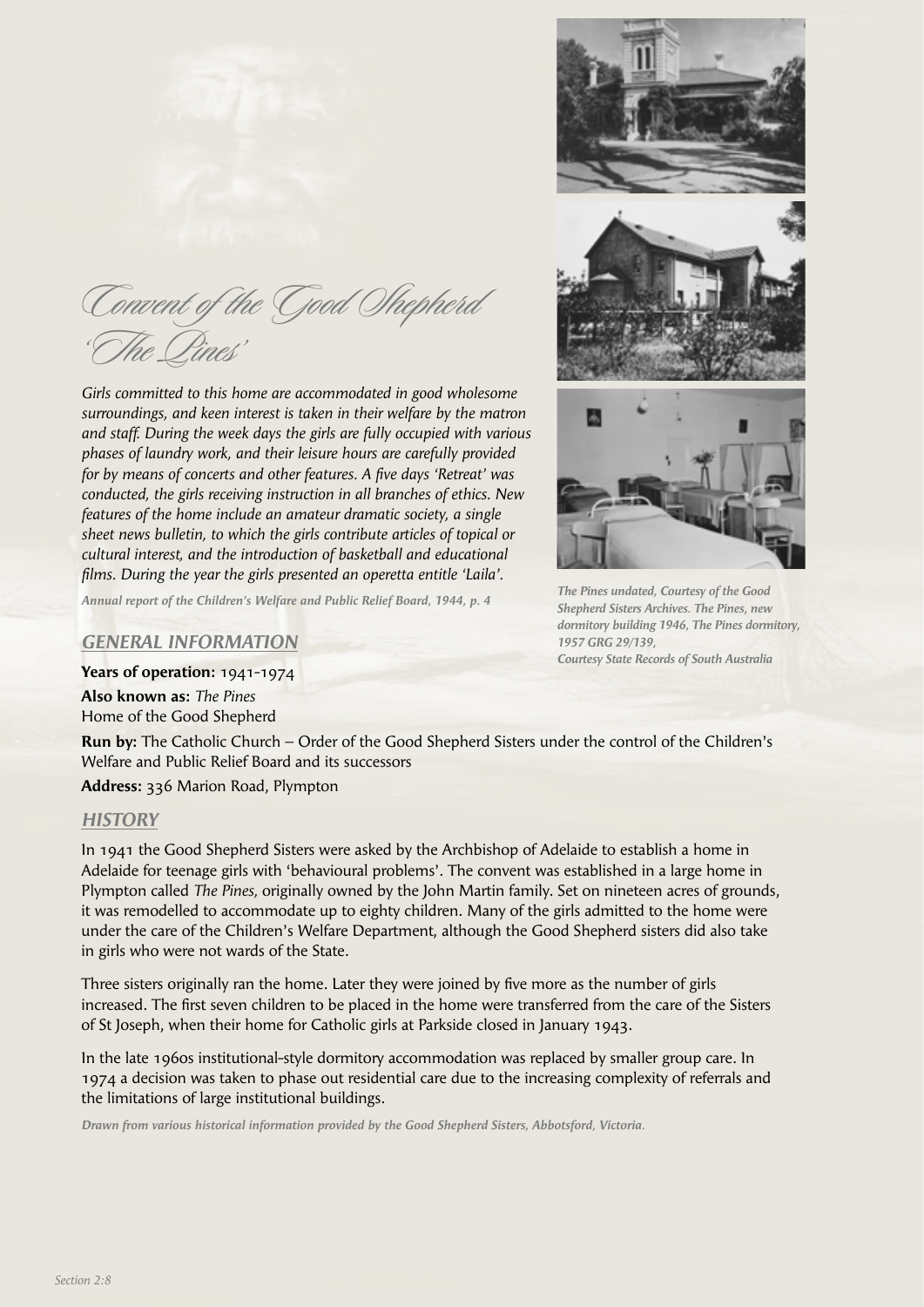# *THE RECORDS*

- Good Shepherd Sisters Archives
- State Records of SA

# **ADMISSION RECORDS – Good Shepherd Sisters Archives, Abbotsford, Victoria**

# **Admission and Discharge registers**

- **Archive reference** None provided
- **•** Date range 1941-1974
- **Appearance** Bound volumes stored in a secure archival facility with controlled air temperature and humidity.
- **Contents** Volumes record names, birth dates and dates of arrival and departure. They do not indicate whether girls were Aboriginal or non-Aboriginal.

# **ADMISSION RECORDS - State Records of SA**

## **Register of New Committals**

- **Archive reference** GRG 29/161
- **•** Date range 1931-1968
- <sup>l</sup> **Title** *Register of New Committals, 1931-1968*
- **Appearance** One very thick volume secured by metal rivets.
- **Contents** General admission information relating to homes under the control of the government. Admissions to the Home of the Good Shepherd appear as follows:

 (A) Admissions in the period 1943 to 1953 are set out on one page titled *New committals to Home of the Good Shepherd.* Provides: (1) Number, (2) Name, (3) Age, (4) Date of Admission, (5) Religion, (6) Charge;

 (B) From 1945-1969 brief admission records relating to all government controlled homes are entered into hand-drawn columns across two pages. Each column is headed with name of a home abbreviated, such as HGS for Home of the Good Shepherd;

 (C) Two further sections contain brief admission information relating to the Home of the Good Shepherd for the periods 1953-1959 and 1958-1965.

## **Lists of state wards**

- Archive reference GRG 29/75
- **•** Date range 1960
- <sup>l</sup> **Title** *Lists of state wards at the Boys Training School Magill, Home of the Good Shepherd and Vaughan House*
- **Contents** Not yet known
- **Access** These lists are restricted for 80 years. See Access conditions for further information.

## **OTHER RECORDS - Good Shepherd Sisters Archives, Abbotsford, Victoria**

## **Individual files**

The Good Shepherd Sisters hold over 560 individual files relating to girls resident in the home. Access is restricted. See Access conditions for further details.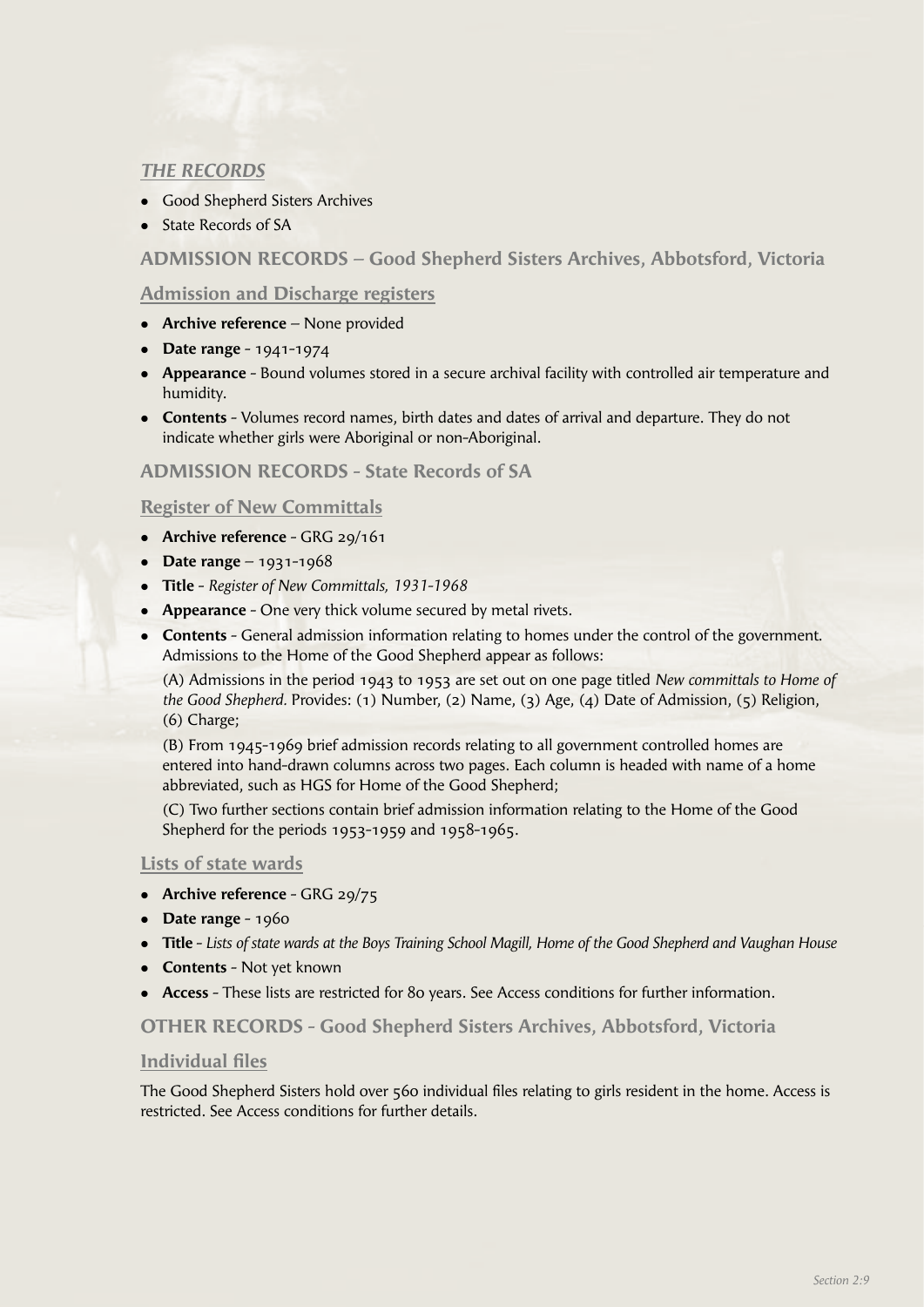# **OTHER RECORDS – State Records of SA**

# **Minutes of the State Children's Council and Children's Welfare and Public Relief Board**

- **Archive reference** GRG 29/124
- <sup>l</sup> **Title** *Minutes of the State Children's Council and Children's Welfare and Public Relief Board*
- **•** Date range 1886-1965
- **Appearance** Large volumes of handwritten and then typed minutes.
- <sup>l</sup> **Contents** As this home was under the control of the Children's Welfare and Public Relief Board, some entries in minutes relate to this home. They include discussions of the establishment of the home and arrangements made between the Board and the home. Information about state wards admitted to the home is often given including names and some details.
- Access These files are restricted for 80 years. See Access conditions for further information.

#### **Correspondence**

- **•** Archive reference GRG 29/6
- Title *Correspondence files of the Children's Welfare and Public Relief Department*
- **•** Date range 1927-1977
- **Appearance** Correspondence dockets comprising files of letters and other documents related to a particular subject, filed chronologically.
- **Contents** Most of this correspondence is not yet indexed but dockets relate to many different subjects and include correspondence related to homes run by the Catholic Church under the control of the Department. Some dockets relate to the cases of individual children.
- Access These files are restricted for 80 years. See Access conditions for further information.

#### **REPORTS - State Records of SA**

#### **Annual Reports**

- **•** Archive reference GRG 29/1
- <sup>l</sup> **Title** *Annual Reports of the State Children's Council and the Children's Welfare and Public Relief Department*
- **•** Date range 1887-1960
- **Appearance** Bound volumes of printed reports.
- **Contents** Yearly reports containing updates on developments at homes under the control of the State Children's Council, including *The Pines.* Numbers of children accommodated in these homes are included but reports contain no personal information.
- **•** Archive reference GRG 29/153
- <sup>l</sup> **Title** *Annual Reports of the Department of Social Welfare, 1966-1970 Annual Reports of the Department of Social Welfare and Aboriginal Affairs, 1970-1972 Annual Reports of the Department for Community Welfare, 1972-1974*
- Date range  $1966 1974$
- **Appearance** Bound volumes of printed reports.
- <sup>l</sup> **Contents** These later reports also contain yearly updates relating to *The Pines* up until its closure in 1974.

#### **PHOTOGRAPHS – Good Shepherd Sisters Archives**

Photographs of the building and of the staff of The Pines are held, but no photographs of the girls in care.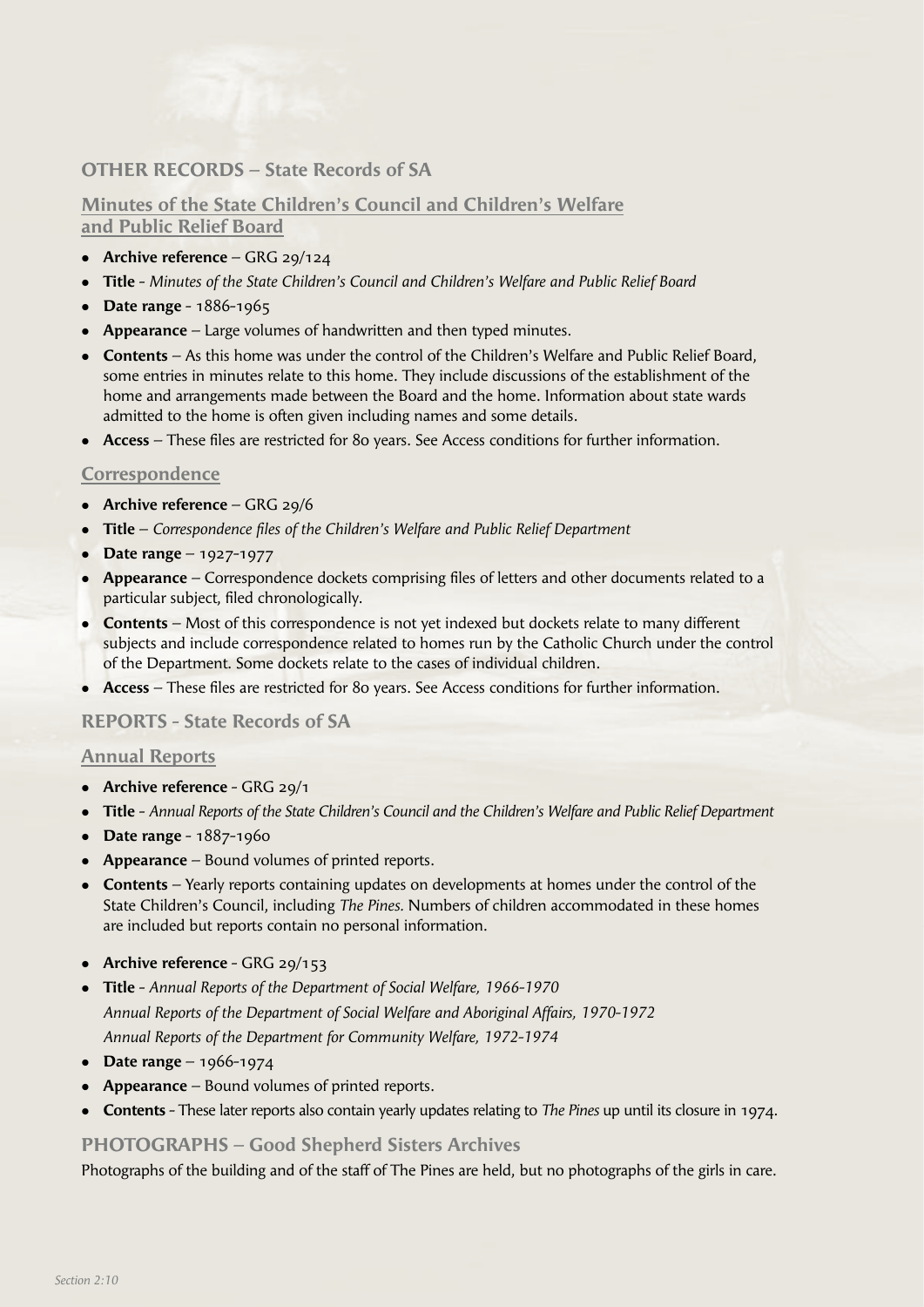# **BOOKS**

*A Piece of the Story, National Directory of Records of Catholic Organisations caring for children separated from families* (Australian Catholic Social Welfare Commission & Australian Conference of Leaders of Religious Institutes, 1999)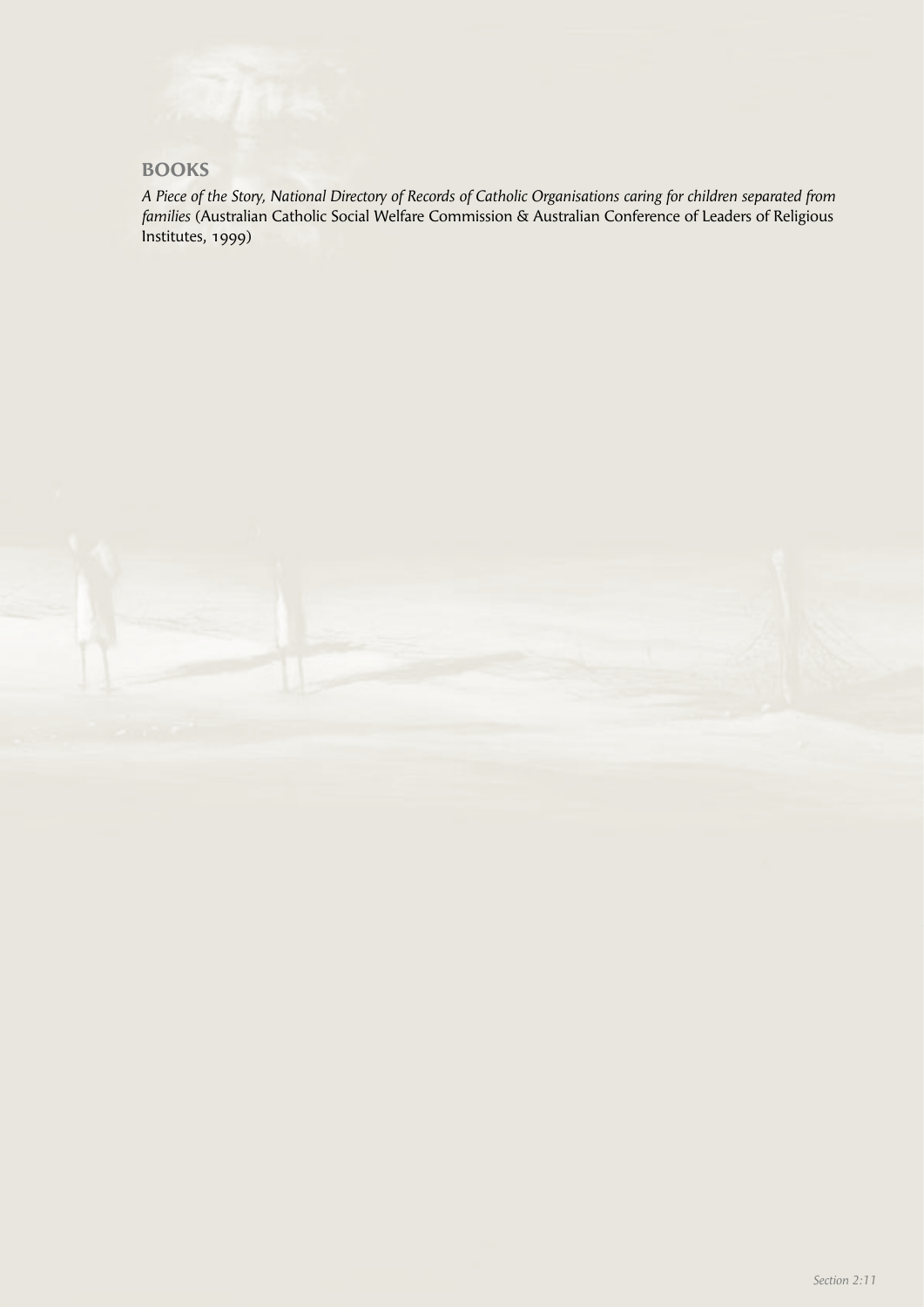Sacred Heart Orphanage

## *GENERAL INFORMATION*

**Years of operation:** 1940-1979 **Also known as:** No other names **Run by:** Good Samaritan Sisters – Catholic Church **Address:** Eyre Road, Crystal Brook, South Australia

## *HISTORY*

This orphanage was originally established to cater for children in need whose fathers had been killed during World War II. Other than the children's home at the Umeewarra Mission near Port Augusta, it was the only home in the north of the state. In the 1970s an agreement was signed with the Department of Community Welfare and government assistance was provided to the institution. This funding allowed the orphanage to accommodate any boys and girls between the ages of 4 and 15 who needed short or long term care. It normally catered for up to twenty children under



*Sacred Heart Orphanage 1940's Courtesy Good Samaritan Sisters. Sacred Heart Home, Sacred Heart Home sign 2004, Courtesy Gary George*

the care of three staff members. While living at the orphanage, the children were educated at the Parish School, St Stanislaus.

## The orphanage building still exists today and the premises operates as the Sacred Heart Home, a boarding hostel for students.

*Drawn from summary history in 'A Piece of the Story, National Directory of Records of Catholic Organisations caring for children separated from families' (Australian Catholic Social Welfare Commission & Australian Conference of Leaders of Religious Institutes, 1999) and miscellaneous documents relating the Sacred Heart Orphanage held by the Professional Standards Office Records Service (previously held by the Adelaide Catholic Archdiocesan Archives).*

# *THE RECORDS*

- Port Pirie Diocese
- Good Samaritan Sisters Archives
- Professional Standards Office Records Service

# **ADMISSION RECORDS – Port Pirie Catholic Diocesan Office & Good Samaritan Sisters Archives**

Note: The one surviving original register is held at the Port Pirie Catholic Diocesan Office. A photocopy is held at the Good Samaritan Sisters Archives, Glebe Point NSW.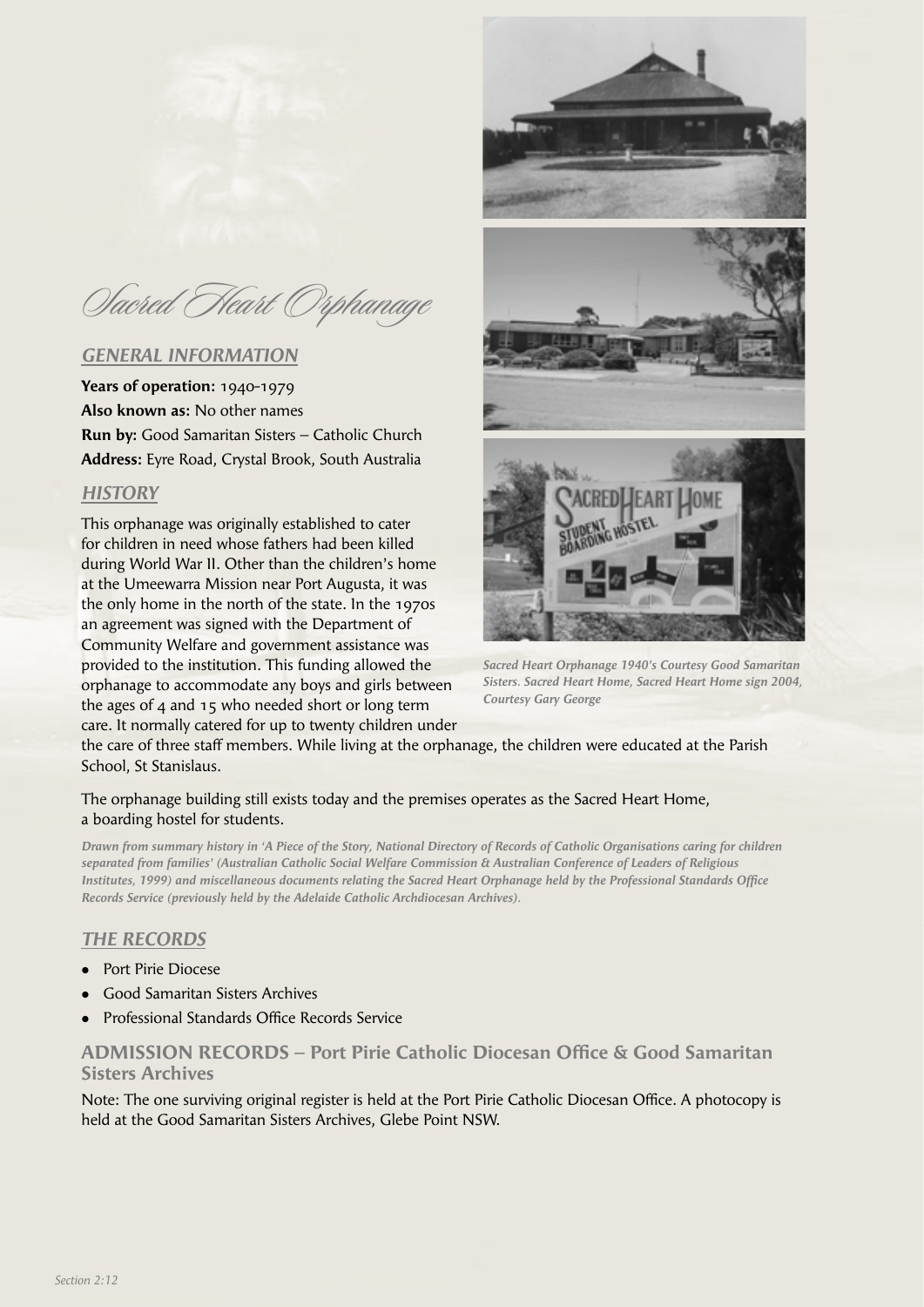# **Admission Register**

- **Archive reference** None provided
- **•** Date range 1951-1979
- **Contents** No further details about the contents of the Admission book are available.
- Notes on contents The first admission book for the period 1940-1951 cannot be located.

**OTHER RECORDS - Professional Standards Office Records Service (previously held by the Adelaide Catholic Archdiocesan Archives)**

#### **Miscellaneous correspondence**

- **•** Archive reference None available
- **•** Date range 1972-1977
- **Contents** Correspondence mostly related to the planning and signing of an agreement between the Good Samaritan Sisters, the Minister of Community Welfare and the Catholic Diocese of Port Pirie to transform the Orphanage into a government funded residential home for children.

# **PHOTOGRAPHS**

The Good Samaritan Sisters Archives holds a small collection of photographs relating to this institution, including photographs of children and staff.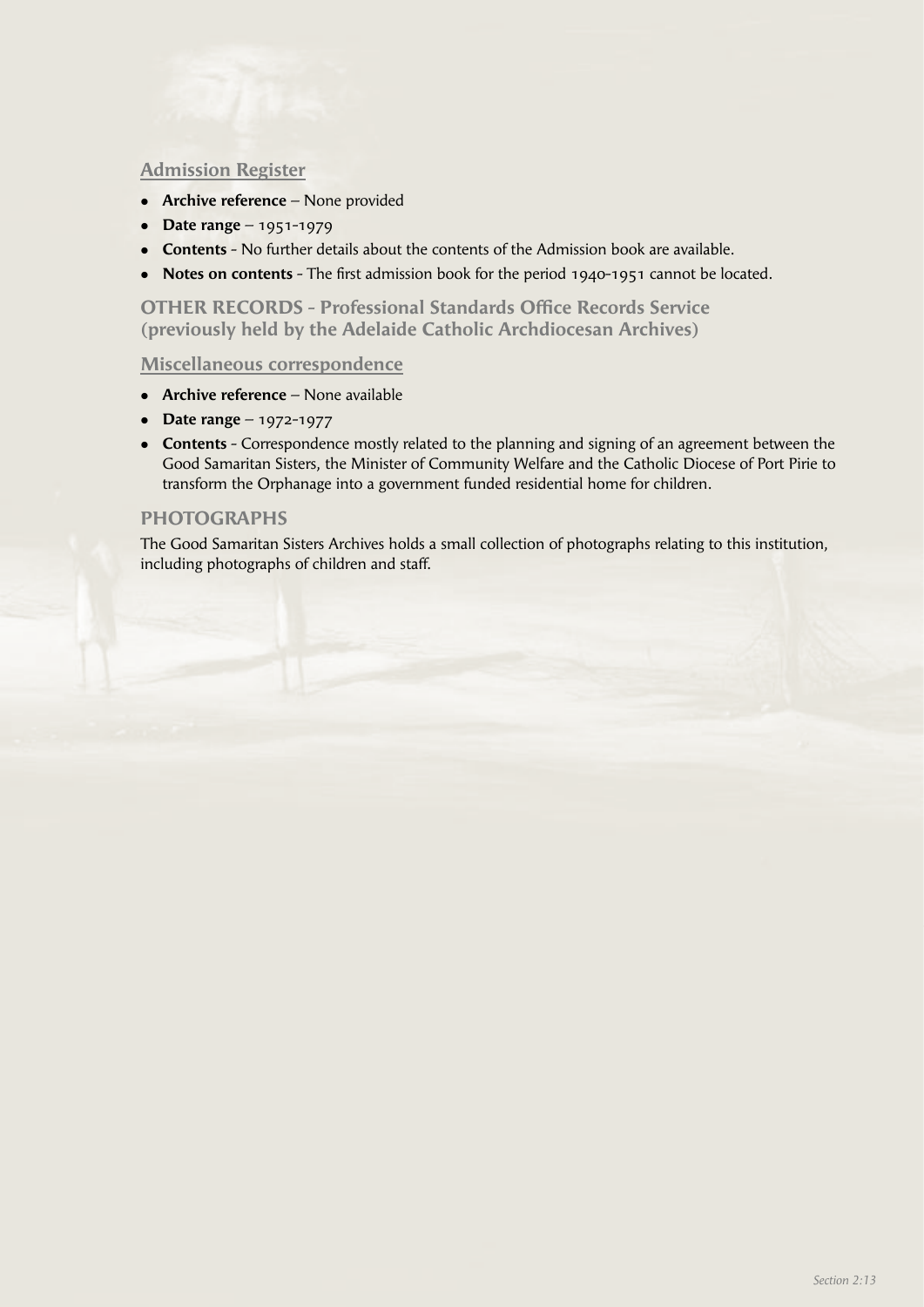

St John's Boys Town

*This institution is a monument of Father Healy's zeal and devotion to his work. He and the lay brothers who assist him spare no pains to benefi t the boys or to comply with the wishes of the Council. Their work demands patience, and may sometimes seem slow, but the boys sent from there usually retain their situations and do well.* 

*Annual report of the State Children's Council, 1909, p. 8*

## *GENERAL INFORMATION*

**Years of operation:** 1898-1984 **Also known as:** St John the Baptist Home for Boys St John's Home The Roman Catholic Boys Reformatory Boys Home, Brooklyn Park Inc Salesian School St John's Boys Town Inc St John's Boys Home Boys Town

**Run by:** Brothers of St John the Baptist 1898-1942, under the control of the State Children's Council and its successor, the Children's Relief and Public Welfare Board 1898-1941 Salesians of Don Bosco 1942-1984

**Address:** Marshall Terrace, Brooklyn Park

## *HISTORY*

Father John Healy of the Thebarton parish founded this reformatory home in 1898 to provide alternative accommodation for Catholic boys committed to the government reformatory at Magill. It was run by a new order, the Brothers of St John the Baptist, established by Healy in 1892 and made official in 1922.

Although numbers of residents were consistent in the early years, by 1941 there were only 4-5 boys in the reformatory. That year too the home ceased to operate as a registered government reformatory and was no longer under the control of the Children's Welfare and Public Relief Board. The reformatory was renamed *St John's Boys Town* and as part of a rationalisation of the prevailing situation in Adelaide, it was decided that the Brothers of St John the Baptist would look after older boys.

By 1942 the number of boys in care had risen to almost fifty. Internal problems within the order, combined with some behaviour management issues within the home, led to the handing over of control by command of the Archbishop. The Salesians of Don Bosco replaced the Brothers of St John the Baptist. The order of the Brothers of St John the Baptist was suppressed and ceased to operate. Several options were offered to the remaining brothers, which included transfer to another religious congregation. On taking over, the Salesian priests and brothers applied to alter the name and rules of the home to put a new focus on education and training. Around 1953-1954 full authority to accept day-boys for both technical and secondary studies was granted and the name 'Boys Town' was discontinued. A new building was erected so that the number of residents could be increased. The Salesians were particular about the boys they would accommodate, preferring to take boys over the age of ten with at least grade five standard education. The home became known as 'the boarding section of Salesian School' and in the mid 1960s the school was referred to as the 'Salesian College'. St Johns Boys Home closed at the end of 1984. Salesian College finished as a co-educational secondary school at the end of 1996.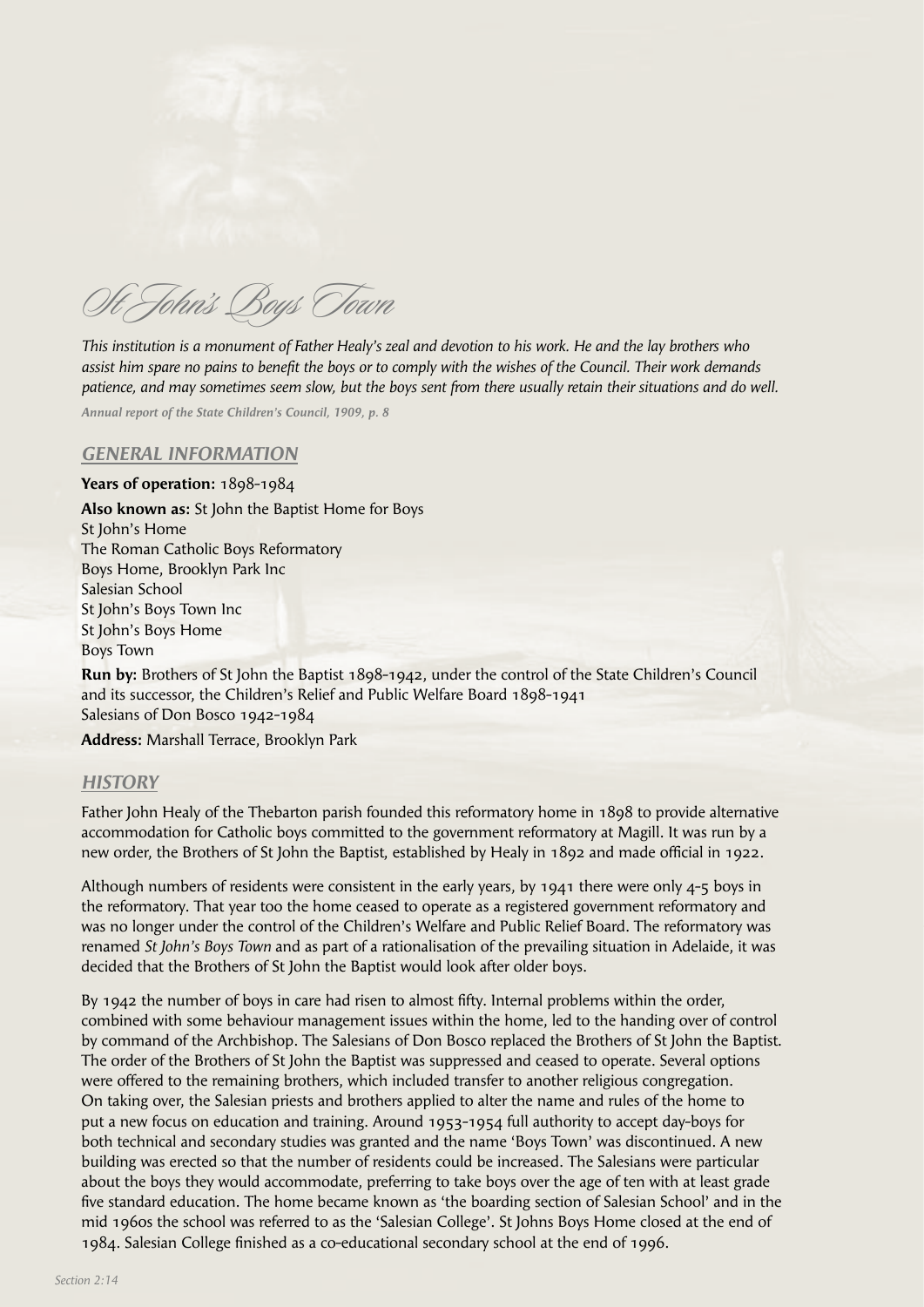

*Drawn from correspondence, reports and other documents relating to St Johns Boys Town held by the Professional Standards Office Records Service (previously held by the Adelaide Catholic Archdiocesan Archives); information provided by the Salesians of Don Bosco, Province Centre Archives and from summary history in 'A Piece of the Story, National Directory of Records of Catholic Organisations caring for children separated from families' (Australian Catholic Social Welfare Commission & Australian Conference of Leaders of Religious Institutes, 1999).*

# *THE RECORDS*

- State Records of SA
- Professional Standards Office Records Service
- Salesians of Don Bosco, Province Centre Archives

#### **ADMISSION RECORDS -State Records of SA**

- Archive reference GRG 27/12
- **Title** *Register of Admissions to the Roman Catholic Boys' Reformatory, Brooklyn Park, 1895-1908*
- **•** Date range  $1895-1908$
- <sup>l</sup> **Appearance** Large hard cover ledger with title on spine and front, *Register of Admissions to the Boys' Reformatory – Roman Catholic.*
- <sup>l</sup> **Contents** Title across top *Register of Admissions to the Roman Catholic Boys' Reformatory.* Entries across two pages. Left hand page: (1) Number, (2) Name, (3) Age, (4) Date of birth, (5) Late place of residence, (6) What relatives in the colony, (7) Religion. Right hand page: (8) Court of Committal, (9) Reasons for Admission, (10) Date of Admission, (11) Date of Leaving, (12) Where gone to.
- **Notes on contents** Volume ends at 1908. Majority of ledger blank. (1) Number: is often number/ date, may relate to docket or case book. (4) Date of birth: includes notation if it was registered. (11) Where gone to: Abscondings, releases etc sometimes include references to a State Children's Council or Chief Secretary's Office docket.

#### **OTHER RECORDS – State Records of SA**

## **Minutes of the State Children's Council and Children's Welfare and Public Relief Board**

- Archive reference GRG 29/124
- <sup>l</sup> **Title** *Minutes of the State Children's Council and Children's Welfare and Public Relief Board*
- **Date range** 1886-1965
- **Appearance** Large volumes of handwritten and then typed minutes.
- **Contents** As this home was under the control of the State Children's Council and its successor the Children's Welfare and Public Relief Board, some entries in minutes relate to this home. They include discussions of the establishment of the home and arrangements made between the Board and the home. Information about state wards admitted to the home is often given including names and some details.
- Access These files are restricted for 80 years. See Access conditions for further information.

#### **Correspondence**

- Archive reference GRG 27/1
- <sup>l</sup> **Title** *Correspondence of the State Children's Department*
- **•** Date range  $1887-1927$
- **Appearance** Correspondence dockets comprising files of letters and other documents related to a particular subject, filed chronologically.
- **Contents** Most of this correspondence is not yet indexed but dockets relate to many different subjects and include correspondence related to homes run by the Catholic Church under the control of the Department. Some dockets relate to the cases of individual children.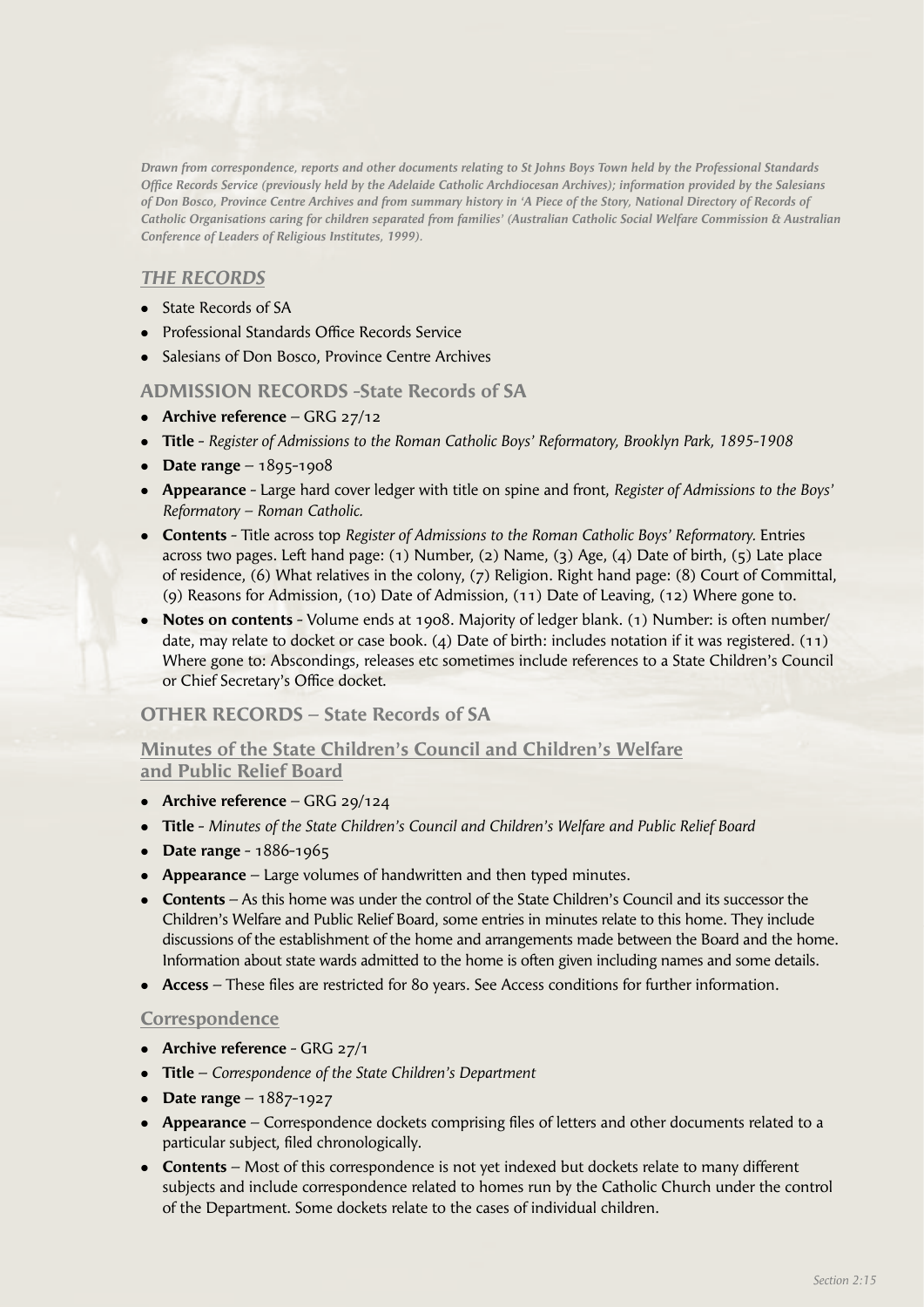- **Archive reference** GRG 29/6
- **Title** *Correspondence files of the Children's Welfare and Public Relief Department*
- **Date range** 1927-1977
- **Appearance** As above, correspondence dockets comprising files of letters and other documents related to a particular subject, filed chronologically.
- **Contents** Most of this correspondence is not yet indexed but dockets relate to many different subjects and include correspondence related to homes run by the Catholic Church under the control of the Department. Some dockets relate to the cases of individual children.
- Access These files are restricted for 80 years. See Access conditions for further information.

**OTHER RECORDS - Professional Standards Office Records Service (previously held by the Adelaide Catholic Archdiocesan Archives)**

# **Miscellaneous correspondence and reports**

- **Archive reference** None available
- **•** Date range  $1893-1962$
- **Contents** Miscellaneous documents including correspondence, reports and news clippings relating to establishment, rules and regulations of home. Many later documents concern transfer of home from Brothers of St John the Baptist to Salesians of Don Bosco. No documents concern individual admissions or provide names of boys.

# **OTHER RECORDS – Salesian Provincial House, Archives**

According to the Archivist, the Province Centre Archives holds no personal records and only limited information regarding the running of the home. Some correspondence records relating to negotiations regarding the Salesian presence at Brooklyn Park are held. These include correspondence from Archbishop Matthew Beovich to the Salesians whose religious leadership was in Victoria; and letters from the Salesian 'higher authorities' in the United States and in Italy. The latter are from the time of the Pacific War when overseas communications were restricted. Some letters are in Italian and some in English. The Archivist regrets that he does not know of the location of personal files relating to former residents.

# **REPORTS – State Records of SA**

# **Annual Reports**

- **•** Archive reference GRG 29/1
- <sup>l</sup> **Title** *Annual Reports of the State Children's Council and the Children's Welfare and Public Relief Department*
- **•** Date range 1887-1955
- **Appearance** Six bound volumes of printed reports.
- **Contents** Yearly reports containing updates on developments at homes under the control of the State Children's Council, including the St John's Boy's Town. Numbers of children accommodated in these homes are included. In reports the home is referred to as 'The Reformatory for Roman Catholic Boys at Brooklyn Park'. Reports contain no personal information.
- **•** Archive reference GRG 29/153
- **Title** *Annual Reports of the Department of Social Welfare, 1966-1970*
- **•** Date range 1966-1970
- **Appearance** Bound volumes of printed reports.
- **Contents** These later reports also contain yearly updates relating to The Reformatory for Roman Catholic Boys.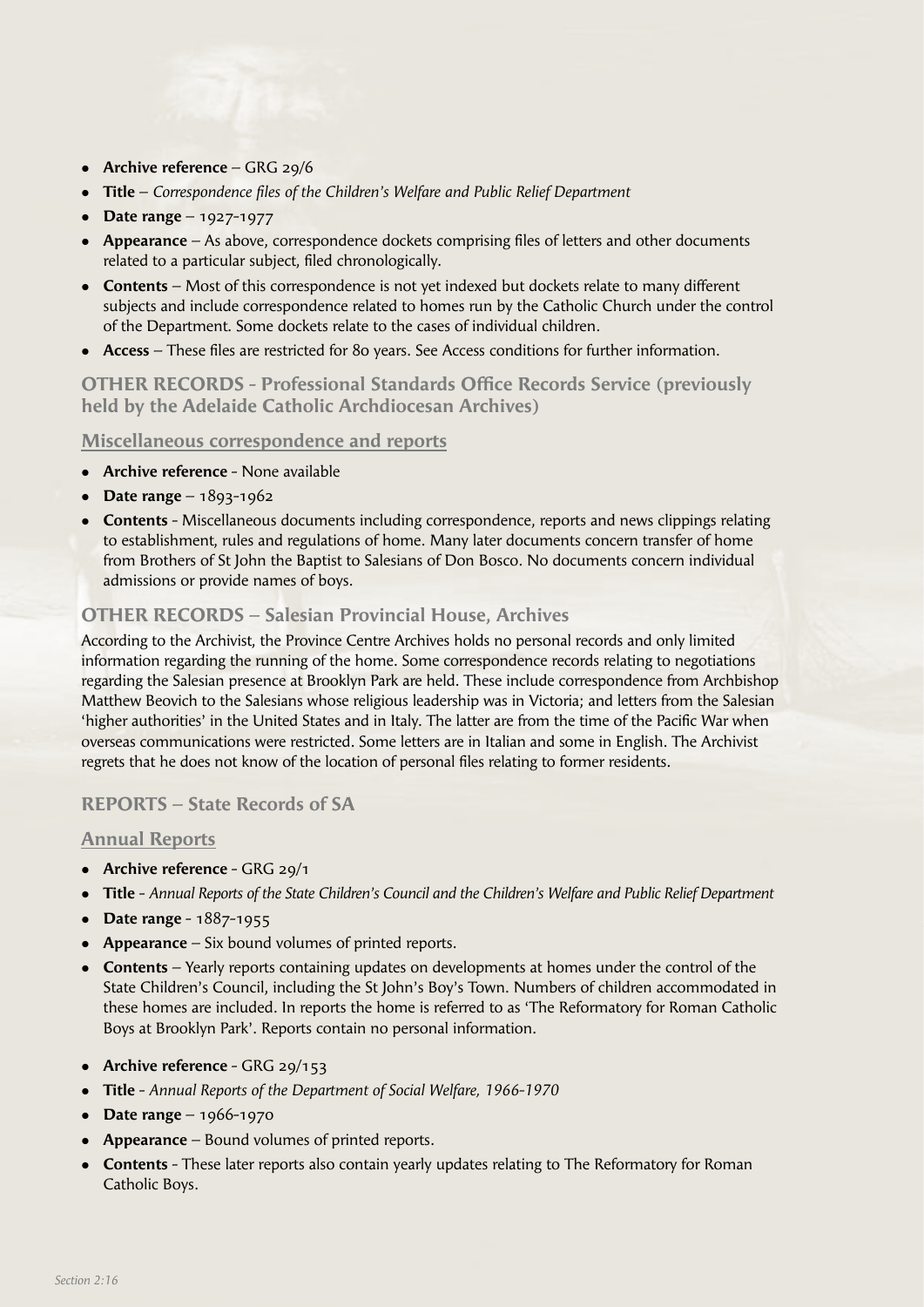St Joseph's Orphanage ras (Ra

*I am only too happy to fall in with any arrangement you will make about the Orphanage. My sympathies were never much* 



*Largs Bay Orphanage, Courtesy Adelaide Catholic Archdiocesan Archives*

with the Sanatorium. Though a good work it seemed to work for the benefit of the rich, and not for the poor who *are our special charge. But for the orphans whose loss we felt so deeply to come to us again is a great pleasure.*

*Letter from Mary McKillop to Archbishop O'Reily, 26 June 1906 as quoted in Marie Therese Foale, 'Think of the Ravens: The Sisters of St Joseph in Social Welfare' (Sisters of St Joseph of the Sacred Heart Inc, Kent Town, 2001), p. 21*

## *GENERAL INFORMATION*

**Years of operation:** 1906-1980 **Also known as:** St Joseph's Children's Home Junior Boys Home of the Sisters of St Joseph of the Sacred Heart Incorporated **Run by:** Sisters of St Joseph **Address:** 208 The Esplanade, Largs Bay

#### *HISTORY*

Established in 1903, the St Joseph's orphanage was the second orphanage to be managed by the Sisters of St Joseph. It began as a sanatorium or rest home for women and children needing respite and 'the benefits of sea air'. The first building had eight rooms and an ocean view and soon became very popular. Due to the demand for accommodation the institution moved to a larger premises on the Esplanade near the Largs Bay jetty in 1906. Although the home continued for a time to accommodate women, the sisters began to concentrate on its role as an orphanage for boys and girls from infancy to school leaving age. By 1908 even the larger building was becoming overcrowded so a cottage on an adjoining lot was purchased. In 1910 sixty-two children were being cared for in the orphanage and by 1912 the sisters were running out of room for the numbers of children being referred to them. Over the next few years a number of additions were made to the building, including a schoolroom in 1912 and a kitchen and laundry in 1917.

In 1941, after the arrival of Archbishop Matthew Beovich in Adelaide, the focus of the Orphanage changed. The Archbishop arranged for all the older boys from the orphanages at Goodwood and Largs Bay to be placed at Brooklyn Park under the care of the Brothers of St John the Baptist and later the Salesians of Don Bosco. All girls were moved to the St Vincent de Paul orphanage and St Joseph's took charge of boys aged between three and twelve.

During the 1960s the home accommodated up to sixty boys under the care of seven nuns. At that time the institution was also known as the Junior Boys Home. Boys were accommodated in three dormitories, divided by their age. They were educated at a kindergarten and school run by three resident registered school teachers. They also received religious instruction from the resident Chaplain.

From 1969 a small number of girls were admitted and one of the dormitories was set aside for their use. The home then became known as St Joseph's Children's Home. During 1973-1974 the original building was converted into four self-contained group units, each accommodating eight children between the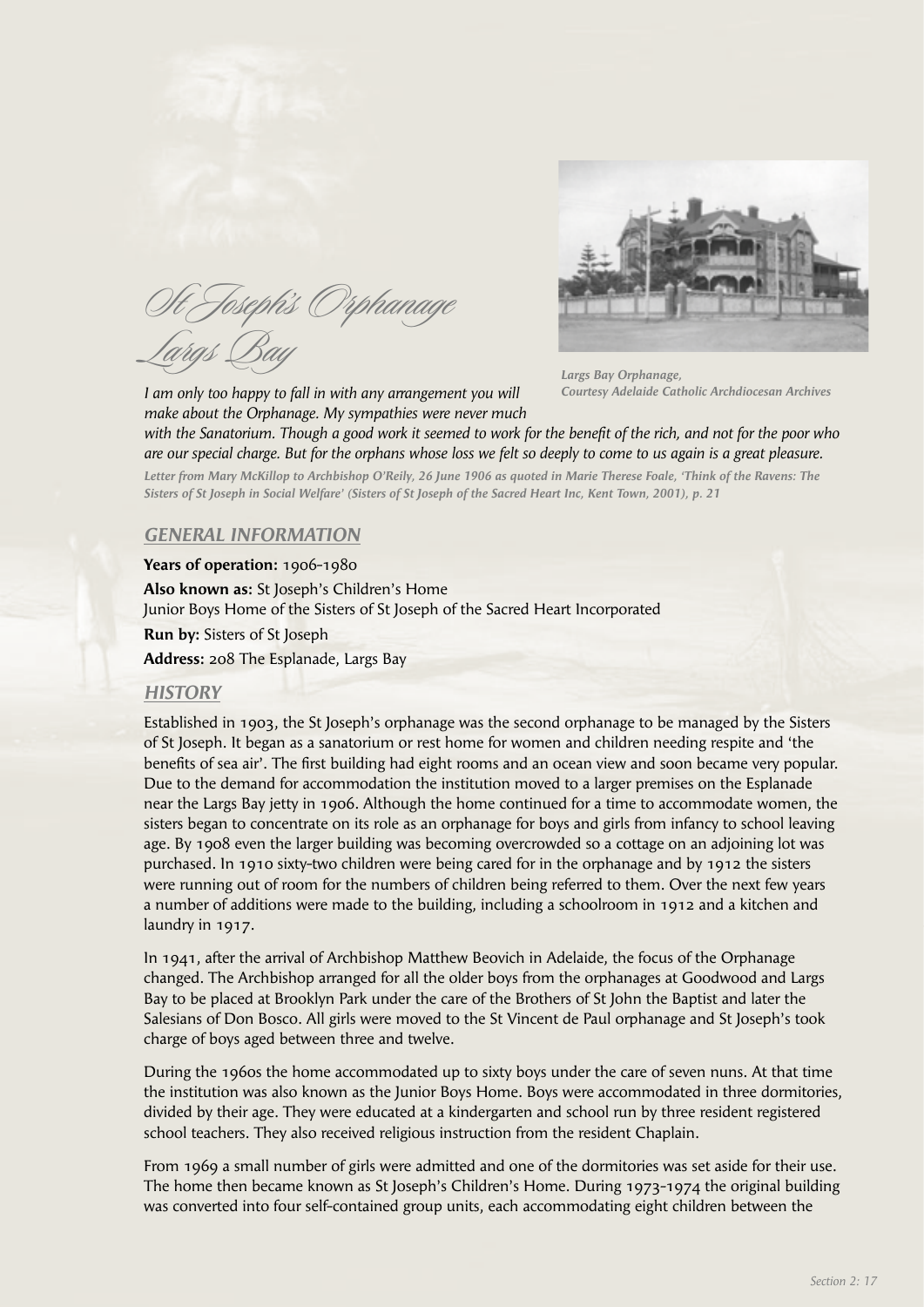

ages of two and fifteen. Each group was cared for by a house-mother. Three of the units had the capacity to house two extra children in an emergency. During the 1970s children remained in the home for periods ranging between three weeks and three years. While resident they attended local schools. Until its closure at the end of 1980 St Josephs continued to provide unit style accommodation for children from infancy to seventeen years of age.

*Drawn from Marie Therese Foale, 'Think of the Ravens: The Sisters of St Joseph in Social Welfare' (Sisters of St Joseph of the Sacred Heart Inc, Kent Town, 2001), p. 21-24; summary history in 'A Piece of the Story, National Directory of Records of Catholic Organisations caring for children separated from families' (Australian Catholic Social Welfare Commission & Australian Conference of Leaders of Religious Institutes, 1999) and administration fi le, Department for Community Welfare.*

# *THE RECORDS*

- Professional Standards Office Records Service
- <sup>l</sup> Adelaide Catholic Archdiocesan Archives
- Sisters of St Joseph Archives, Adelaide

# **ADMISSION RECORDS – Professional Standards Office Records Service**

## **Admission Register**

- <sup>l</sup> **Title** *Largs Bay Admission Register, 1906-1980*
- **•** Date range 1906-1980 with gap (1958-1969)
- **Appearance** Large green/brown ledger with handwritten entries.
- **Contents** Begins with an alphabetical list of names with page references. A number of pages follow with information on 'first communion', baptisms and confirmations, 1906-1940s. Alphabetical listings of names and details in letter tabbed sections follow. The ledger is then divided into columns over two pages. Left hand page (date at top): (1) Number, (2) Child's name, (3) Age/Date of birth, (4) Male, (5) Female, (6) Date of Admission, (7) Date of Leaving. Right hand page: (8) Parent's name, (9) Address, (10) Religion, (11) Remarks.
- <sup>l</sup> **Notes on contents** Different handwriting indicates different record keeper. Amount and type of information dependent on record keeper. Date range runs 1906-1958 then gap of missing pages (p. 133-143). Entries begin again 1969. Two loose pages at back titled 'Record of parents and children's ages 1925' give admission date, family name, father's and mother's names, children's names and birth dates, address.

(4&5) Male/Female: In 1943 M and F columns changed to Place of birth and Religion respectively.

(8) Parent's names often absent in earlier years. Later entries have more information.

(10) Religion from 1950s also includes 'Sacraments'.

 (11) Remarks include: discharge from home – who with, when and where to; whether parents are alive or dead; baptism; holidays; readmissions and transfers to other homes; character and other information re parents; circumstances of child's admission; adoption or fostering of child; health of child. Only one 1950s entry identified as Aboriginal. Not all entries have remarks.

- <sup>l</sup> **Title** *Largs Bay Admission Book 1956-1967*
- **Date range** 1956-1967
- **Appearance** Foolscap black hardcover index book.
- <sup>l</sup> **Contents** Inside cover has title, *Admission Book.* Names listed alphabetically in sections with letter tabs. Following pages are divided into hand drawn columns over two pages. Left hand page: (1) Admission, (2) Child's name, (3) Mother, (4) Father. Right hand page: (5) Address, (6) Birth, (7) Place, (8) Source, (9) Discharge, (10) Destination.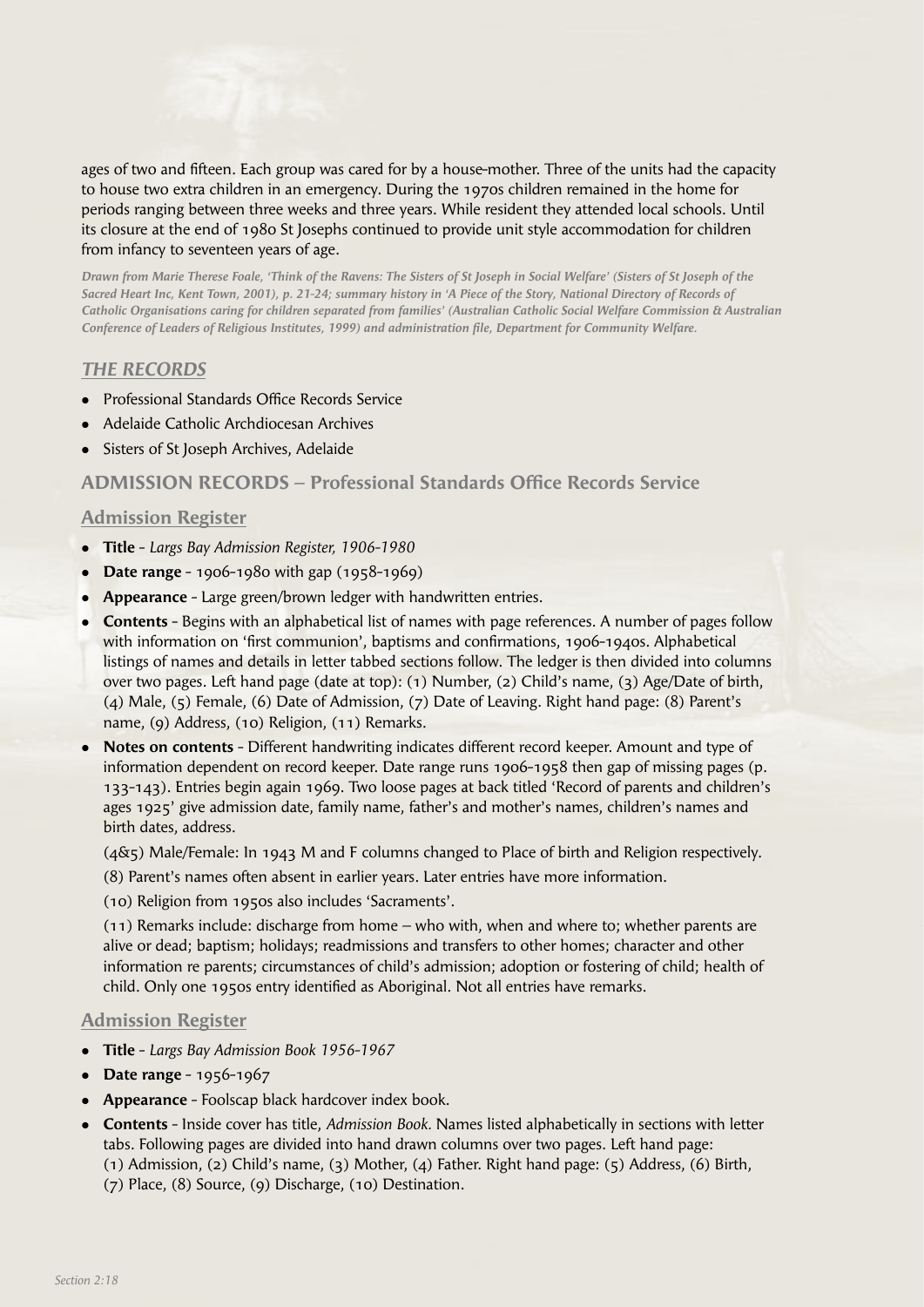## **Admission Register**

- <sup>l</sup> **Title** *Largs Bay Admission Book 1966-1970*
- **•** Date range 1966-1970
- **Appearance** Croxley foolscap index book.
- **Contents** Title page, *Admission 1967*, then names listed alphabetically and followed by same hand drawn columns and headings as above. Entries are not numbered in contrast to earliest ledger.

**OTHER RECORDS – Professional Standards Office Records Service (previously held by the Adelaide Catholic Archdiocesan Archives)**

#### **Miscellaneous correspondence and documents**

- **Archive reference** None available
- **•** Date range 1923-1970
- **Appearance** Three folders of miscellaneous documents.
- **Contents** Most correspondence relates to the land and buildings, maintenance and repairs, staff, fundraising and legacies left to the home. One document dated 1930s-1940s concerns Child Endowment and provides a handwritten list of names of children, noting whether or not a subsidy is claimed for them. Folders contain a small number of letters requesting admission or related to the cases of individual children.

#### **Miscellaneous correspondence and documents**

- **Archive reference** None available
- **•** Date range 1903-1980
- <sup>l</sup> **Appearance** Manila folder titled, *St Joseph's Orphanage, Largs Bay, 1903-1980.*
- **Contents** Miscellaneous reports and correspondence mostly related to maintenance, building and in later years, the closure of the home. Also includes news clippings related to history of home and one list of children's names titled, *Children 1930s onwards.*

## **OTHER RECORDS - Sisters of St Joseph Archives, Adelaide**

The Sisters of St Joseph hold some historical and personal records relating to homes run by the order. Although unable to provide *FYOW* with specific details regarding their holdings, the Sisters welcome contact from researchers seeking further information. See Access conditions below for contact information.

## **PHOTOGRAPHS - Adelaide Catholic Archdiocesan Archives**

The Archives hold a small number of photographs of the orphanage at Largs Bay.

## **BOOKS**

Marie Therese Foale, *Think of the Ravens: The Sisters of St Joseph in Social Welfare* (Sisters of St Joseph of the Sacred Heart Inc, Kent Town, 2001)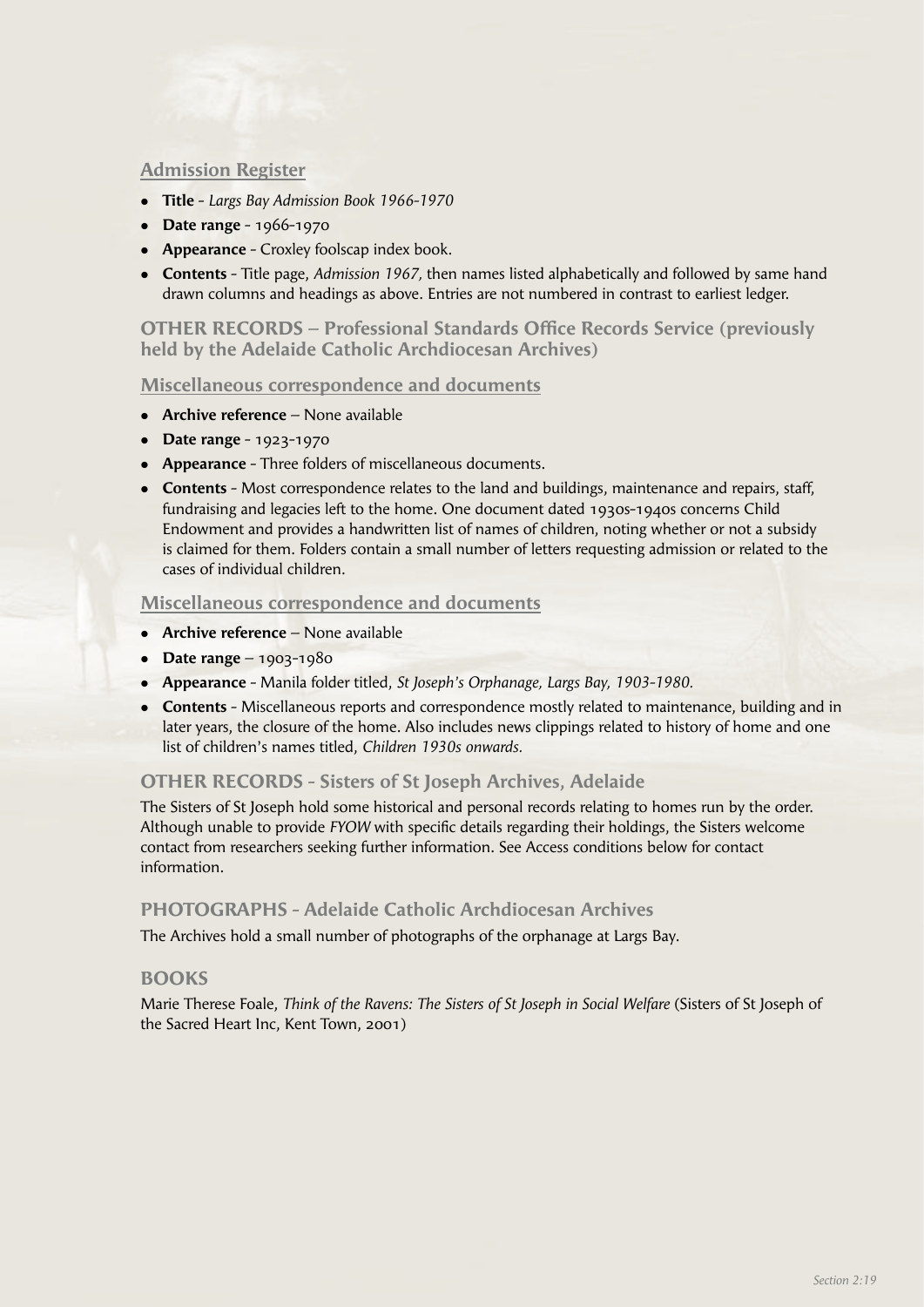St Joseph's Refuge, Fullarton

To the question, 'What is the qualification for admission?' the sister in *charge will reply, 'None whatsoever, other than the applicant is in distress'…'We save fully 95 per cent of those who come to us,' the Archbishop remarked. 'One third of them come for protection. They have not fallen, but they wish to be saved from falling. In some cases the parents cannot control them, but the sisters have no trouble with them here. For 36 years the institution has been at work, and we have never had a case of infectious disease, such as diptheria. In the last 10 years, 300* 



**Fullarton Refuge Infirmary and Fullarton** *Refuge Wash House undated, Courtesy Adelaide Catholic Archdiocesan Archives.*

*babies have been born in the institution, but only in one case did the mother die. We do not force an inmate to*  attend our church services, and ministers of other denominations may visit members of their flock who are inmates.'

*'The Fullarton Refuge, Visit by Lady Bosanquet', from 'The Daily Herald', 3 May 1910.*

# *GENERAL INFORMATION*

**Years of operation:** 1868-1975 **Also known as:** The Fullarton Refuge St Joseph's Centre, Fullarton Louise Place

**Run by:** Sisters of St Joseph 1868-1963 Daughters of Charity of St Vincent de Paul 1963-1992 St Vincent's Trust Endowment Society 1992-2001 Centacare Catholic Family Services 2001-present

**Address:** Franklin Street, Adelaide 1868-1870 Mitcham 1870-1872 Queen Street, Norwood 1872-1901 88 Wattle Street, Fullarton 1901-1992 5 Randolph Avenue, Fullarton 1992 - Present

## **HISTORY**

St Joseph's Refuge was the second institution established by the Catholic Church in South Australia. Its foundation was inspired by reports by the Sisters of St Joseph about the number of Catholic women they had encountered on visiting the Adelaide Gaol. Many of these women wished to reform themselves but had no support to do so. The sisters believed that given a nurturing, spiritual environment - as well as shelter and care - these young women, some of whom were unmarried mothers, could be given a second chance. A number of women who urgently needed help were accommodated in temporary homes. In October 1867 Archdeacon Patrick Russell called a meeting of leading members of the Catholic community in Adelaide. As a result of this gathering a rented premises was secured in Franklin Street, Adelaide, to be set up as a Catholic Female Refuge. In May 1868 the Sisters of St Joseph took charge of the institution. Initially 24 women were in residence, eleven of whom the sisters had removed from the Gaol. The institution supported itself through laundry work. The refuge cared for women of all denominations for as long as they required shelter and no payment for accommodation was requested.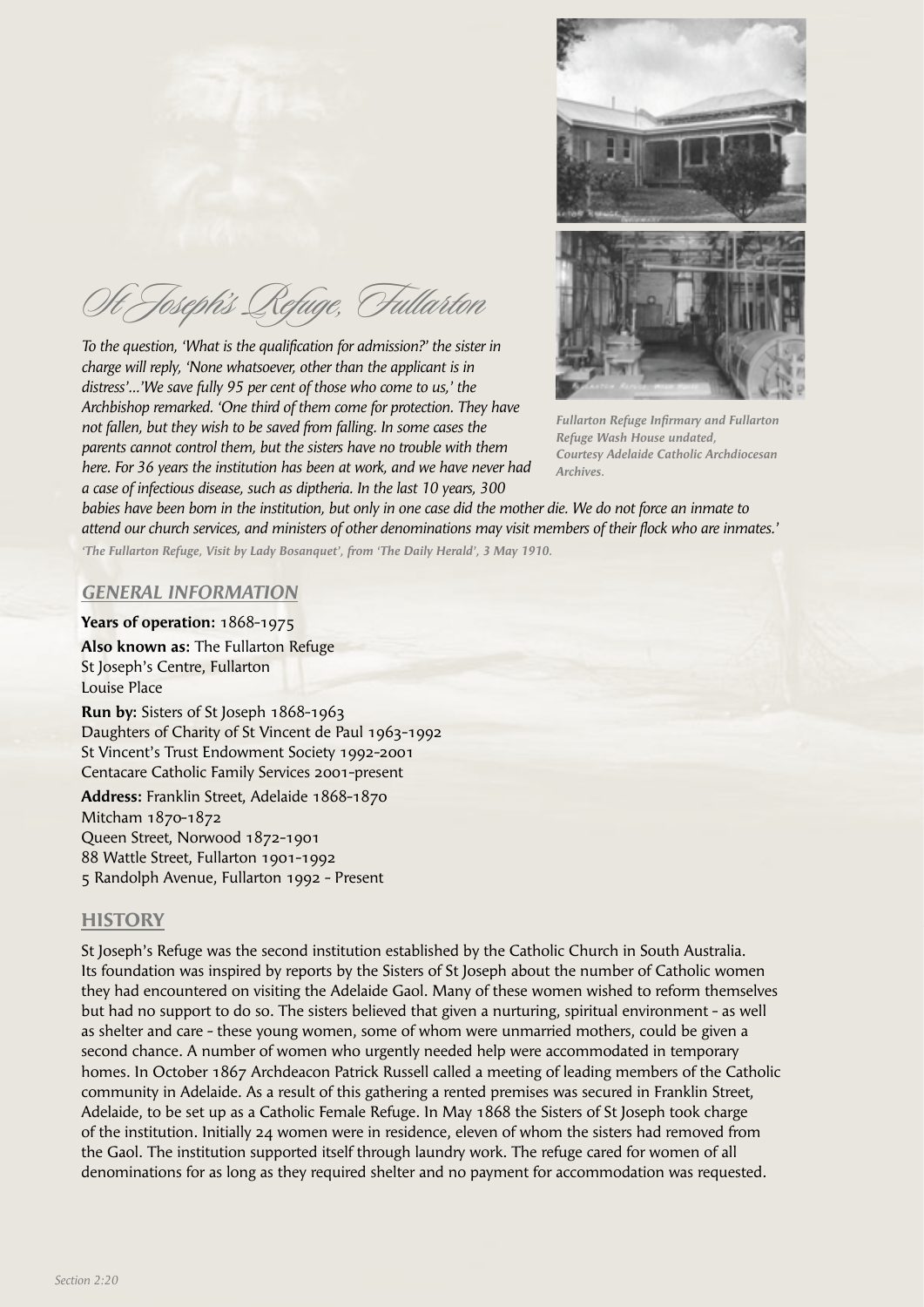From Franklin Street the Refuge moved to a larger rented house at Mitcham with enough rooms to accommodate twenty women. In 1872 it transferred to an even larger premises near the St Ignatius Church in Queen Street, Norwood. Due to the success of the laundry work the Refuge had a small sum of money saved. This combined with a charitable bequest allowed the church to purchase an eleven-acre property, formerly a Jam Factory, at Fullarton. New buildings were erected including a lying–in home, a children's cottage and a modern laundry which would provide the funding for the running of the refuge for years to come. The Fullarton Refuge was officially opened on 22 September 1901. By 1911 the refuge was home to 86 women, 36 children and 18 sisters. At the turn of the century the emphasis of the refuge changed from sheltering former prisoners from the Adelaide Gaol to caring for unmarried mothers and their children.



*Louise Place 2005, Courtesy Kay Goodman-Dodd*

The identity of each woman admitted to the refuge was carefully protected. On arriving each was given a name other than her true Christian name and during her stay she was only known by that pseudonym. Her real identity was recorded in a locked register which still survives. While embracing the Catholic faith was not a pre-requisite of residence, all women were expected to work. Mothers were allowed to remain until their child reached three years of age. At that time, if the women wished to remain at the Refuge, the child was transferred to the Orphanage at Largs Bay. By the early 1930s it was reported that some 6000 children and adults had passed through the Refuge since its establishment.

In 1963 control of the Refuge was transferred from the Sisters of St Joseph to the Daughters of Charity. In the 1970s it was not only catering for unmarried mothers but also for other women requiring residential care. These included deserted wives and their children and girls in need of protective care. The Refuge still operates today under the management of Centacare and is known as Louise Place.

*Drawn from Marie Therese Foale, 'Think of the Ravens: The Sisters of St Joseph in Social Welfare' (Sisters of St Joseph of the Sacred Heart Inc, Kent Town, 2001), p. 9-16 and historical summaries and other documents relating to the Refuge, Professional*  Standards Office Records Service (previously held by the Adelaide Catholic Archdiocesan Archives).

## *THE RECORDS*

- **Professional Standards Office Records Service**
- Sisters of St Joseph Archives, Adelaide

## **ADMISSION RECORDS - Professional Standards Office Records Service**

Seven registers and four sets of admission cards are held.

- <sup>l</sup> **Title** *Admission Register, November 1873-August 1956*
- **•** Date range 1873-1956
- <sup>l</sup> **Appearance** Large landscape hardcover volume with broken metal clasp/lock. Title *Register* on front with dates added, Nov 1873-Aug 1956.
- **Contents** Begins with index on tabbed letter pages, giving surname, number and page number. Handwritten entries follow under printed columns on one page: (1) Date, (2) Number, (3) Name in full, (4) Age, (5) Where from, (6) When left, (7) Where gone to, (8) Married or Single, (9) Remarks.
- <sup>l</sup> **Notes on contents** First entry, (no 33) dated18 November 1873. Last entry is 14 August 1956. (5) Where from: generally unspecific, just 'Adelaide'.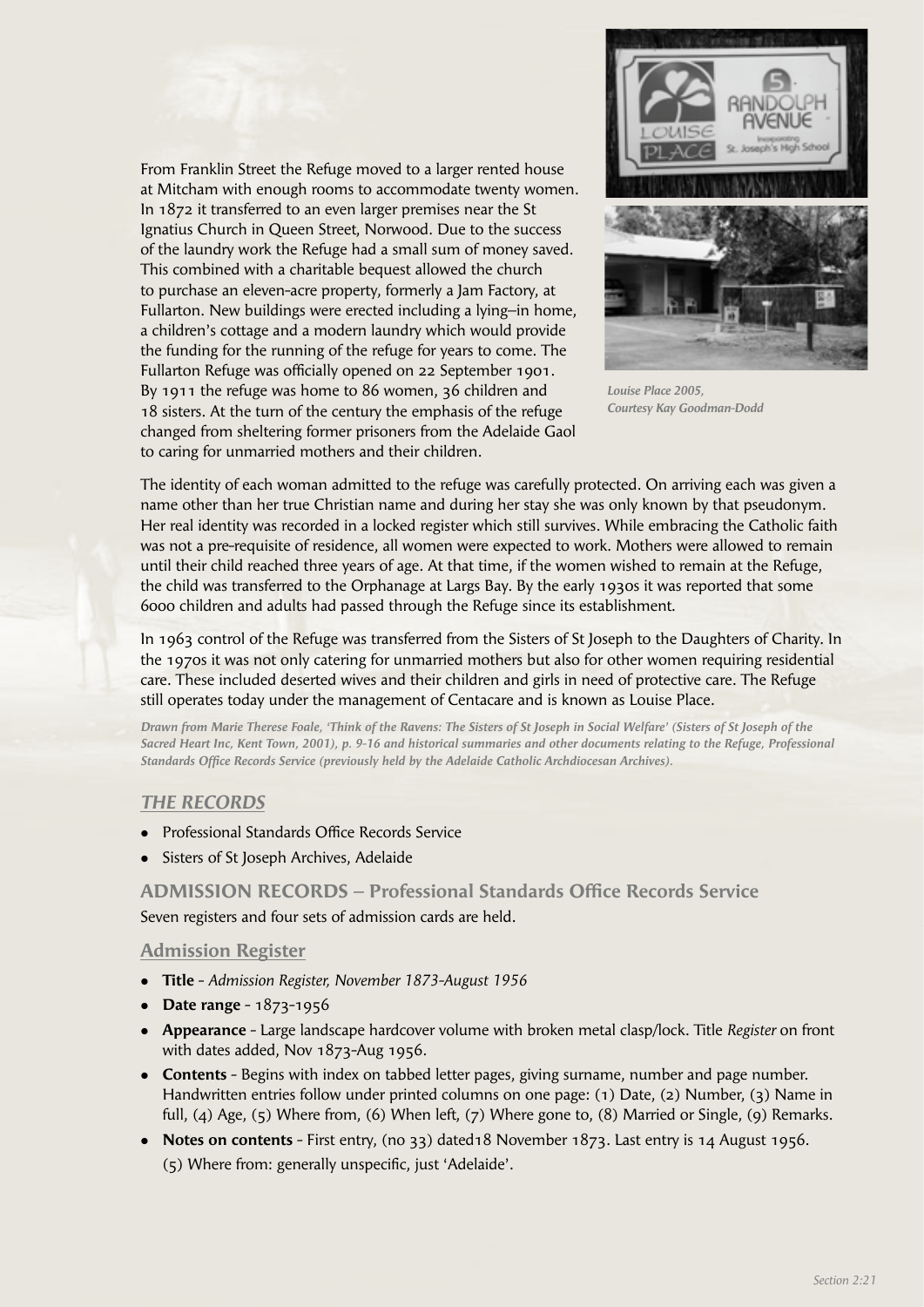(9) Remarks: Not all entries have remarks. Information more detailed by 1890s. Early remarks only record that inmate 'Left with male [or female] child'. Column sometimes includes comments on character. From 1900 it records whether woman is Protestant or Catholic and gives the birth date and name of child. Information about placement of the child is also given, such as 'with mother', 'with foster mother', 'adopted' (sometimes with names given) or 'to the orphanage'.

#### **Admission Register**

- <sup>l</sup> **Title** *Admission Register, August 1956 June 1968*
- **Date range** -1956-1968
- <sup>l</sup> **Appearance** Large landscape hardcover register with title *Register 16.8.56-22.6.68* on front.
- **Contents** Index and entries in front as above.
- Notes on contents (9) Remarks: Many entries late 1950s and 1960s record where woman was sent to give birth, for example 'To Queens Home' or 'QVH' [Queen Vic Hospital]. Many entries do not give date of birth, sex or name of child but do mention adoption. Entries from 1960s give more background to each case and include comments on character.

#### **Admission Register**

- <sup>l</sup> **Title** *Admittance and Departures, August 1968-June 1971*
- **•** Date range 1968-1971
- **Appearance** Small soft cover memo book titled as above.
- <sup>l</sup> **Contents** Each right hand page records admissions for one calendar month and is hand-drawn into columns with handwritten entries: (1) Number, (2) Date, (3) Name, (4) Left. From Jan 1969 a further column appears between 'Name' and 'Left', titled 'Known as', giving a Christian, or shortened name as a pseudonym, for some women.

#### **Lying-in Home Register**

- <sup>l</sup> **Title** *State Children's Department Lying-in Home Register, August 1901-May 1907*
- <sup>l</sup> **Date range**  1901-1907
- <sup>l</sup> **Appearance** Foolscap landscape hardcover volume handwritten name on front, *Mrs O'Shea, Frewville.* Date added *August 12th 1901- May 10th 1907*
- **Contents** Purpose printed volume produced for State Children's Department. Each page carries title, *Pursuant to "The State Children's Act, 1895" Lying-in Home Register* and has printed columns and headings with handwritten entries: (1) Name and usual residence of woman confined, (2) Date of confinement, (3) Name of Doctor or midwife who attended during confinement, (4) Here state with whom the child leaves the home – if with mother, enter where gone to; if placed with Licensed Foster-mother or near relative, enter name and address; if deceased, enter cause of death, (5) Date when woman left, (6) Date when child left.
- **Notes on contents** First column also includes reference or admission number and gives the name of the child. Many entries note 'Gone with mother to St Joseph's Refuge, Fullarton'. Entries also record death or adoption of children.

#### **Lying-in Home Register**

- <sup>l</sup> **Title** *Lying-in Home Register, May 1907-May 1912*
- <sup>l</sup> **Date range**  1907-1912
- <sup>l</sup> **Appearance** As above foolscap landscape book. No title on front but printed columns inside. Date added on front, *May 16th 1907 – May 30th 1912.*
- **Notes on contents** Same layout as previous volume. Lists children adopted, sent to Largs Bay orphanage or to a foster mother.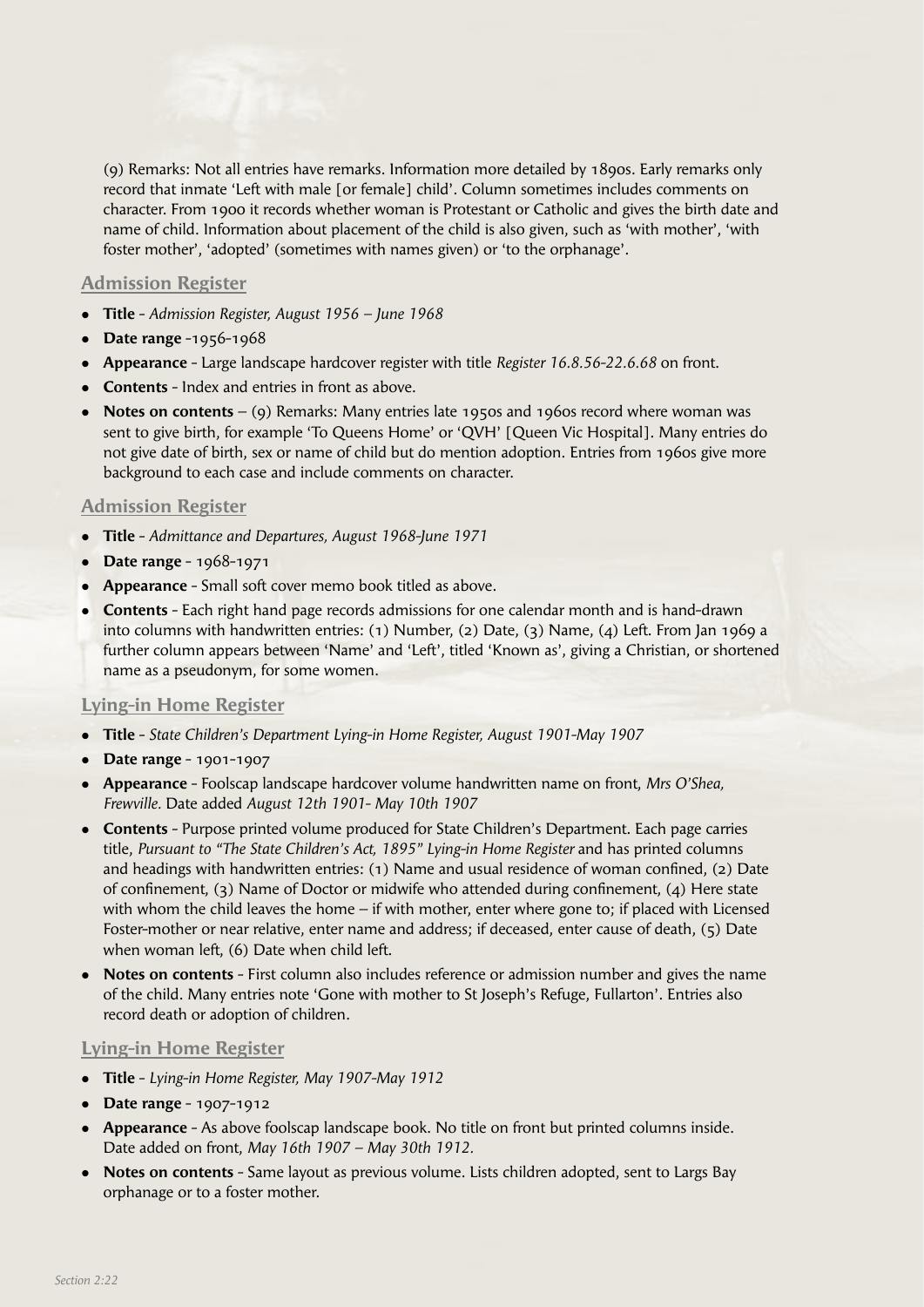## **Lying-in Home Register**

- <sup>l</sup> **Title**  *Lying in Home Register, June 1912-Nov 1960*
- **•** Date range 1912-1960
- **Appearance** Large thick foolscap hardcover volume with date and title added on spine, *June 1912-Nov 1960 Lying in Home register.*
- **Contents** Printed columns and headings as above.
- Notes on contents Name of child given in first column. Children regularly sent to Largs Bay and Goodwood Orphanages or adopted out.

#### **Lying-in Home Register**

- <sup>l</sup> **Title**  *Register, April 1914-May 1923*
- **•** Date range 1914-1923
- <sup>l</sup> **Appearance** Smaller hardback landscape volume with date added on front, *April 1914 May 1923.*
- <sup>l</sup> **Contents** Printed columns and headings across two pages with title on top of each page, *Register Private Hospitals and Maternity Homes.* Entries handwritten. Left hand page: (1) Number, (2) Full name of patient, (3) Age, (4) Residence, (5) Admitted, (6) Medical attendant, (7) Discharged, (8) Died. Right hand page: (9) Midwife or nurse, (10) Date of delivery, (11) If born alive, (12) Remarks.
- **Notes on contents** Entries are patchy and little is recorded in the remarks column.

#### **Admission cards**

- <sup>l</sup> **Title** *St Joseph's Girls' Refuge, Fullarton Admission cards 1942-1956*
- **•** Date range 1942-1956
- **Appearance** Two bundles of large printed file cards (A-M and M-Z) held together with elastic and titled, *St Joseph's Girls' Refuge, Fullarton* across top of card.
- <sup>l</sup> **Contents**  Cards record information on front and back. Front: (1) Date, (2) Name in full, (3) Married/ single, (4) Admitted, (5) Religion, (6) Nationality, (7) Date of birth, (8) Where from, (9) Father's name,  $(10)$  Mother's maiden name,  $(11)$  Address of parent or guardian,  $(12)$  Baptised,  $(13)$  Confirmed, (14) Married, (12) Left, (16) Remarks.

 Back: *Information re child* (17) Date of birth, (18) Male/female, (19) Place of birth, (20) Legitimate/ Illegitimate, (21) Name of father, (22) Mother's maiden name, (23) Baptised, (24) Place, (25) Illness, (26) Left.

• **Notes on contents** – (12) Left and (16) Remarks entries often give details of where mother has gone and to whom child has gone. Adoptions are recorded.

#### **Admission cards**

- <sup>l</sup> **Title** *St Joseph's Girls' Refuge, Fullarton, Permanent Residents*
- **Date range**  $1940s 1970s$
- **Appearance** Small set of file cards attached to M-Z bundle. Labelled on top, *Perms Permanent residents, long term.*
- **Notes on contents** Typed cards with same layout as above. Other documents often attached. More detail recorded under  $(a)$  Admitted and  $(16)$  Remarks.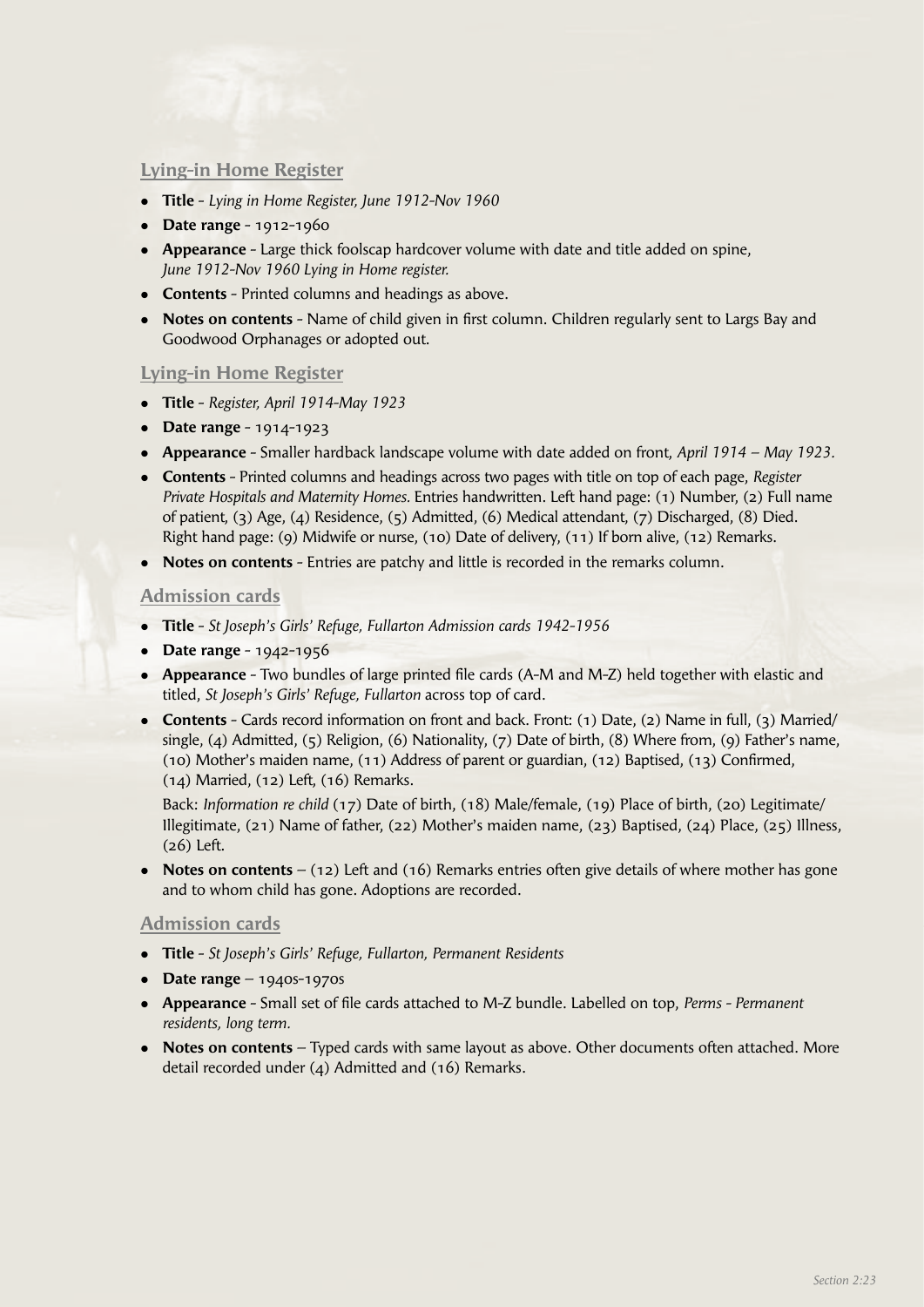## **Admission cards**

- <sup>l</sup> **Title** *Admission Cards, August 1968-May 1971*
- **Date range 1968-1971**
- **Appearance** Wooden box with small key containing small cards, filed alphabetically. Paper at front gives dates *Aug 1968-May 1971.*
- **Contents** Printed cards with: (1) Name, (2) Where from, (3) Occupation, (4) Next of kin, (5) Address of next of kin, (6) Admitted, (7) Left, (8) Age, (9) Place of birth, (10) Religion, (11) Nationality, (12) Marital status, (13) EDC, (14) Hospital, (15) Putative father, (16) Address of putative father, (17) Does he know of pregnancy? (18) Do next of kin know? (19) Referred by. Back of card: (20) Remarks.
- Notes on contents (12) Marital status usually includes '1st pregnancy' or similar notation. (20) Remarks entries are comprehensive, giving information about woman's background, character and contact details as well as details about child.

**OTHER RECORDS - Professional Standards Office Records Service (previously held at the Adelaide Catholic Archdiocesan Archives)**

## **Miscellaneous correspondence, reports and other documents**

- **Archive reference** None available
- **•** Date range 1897-1970
- **Contents** Miscellaneous records in manila folders, including historical summaries and news clippings about Refuge. Correspondence and reports relate to health, redevelopments and additions, financial matters, legal issues, staff salaries and the transfer of the home to the Daughters of Charity. Very little correspondence concerns individual women and/or their children.

# **OTHER RECORDS - Sisters of St Joseph Archives, Adelaide**

The Sisters of St Joseph hold some historical and personal records relating to homes run by the order. Although unable to provide *FYOW* with specific details regarding their holdings, the Sisters welcome contact from researchers seeking further information. See Access conditions below for contact information.

# **BOOKS**

Marie Therese Foale, *Think of the Ravens: The Sisters of St Joseph in Social Welfare* (Sisters of St Joseph of the Sacred Heart Inc, Kent Town, 2001)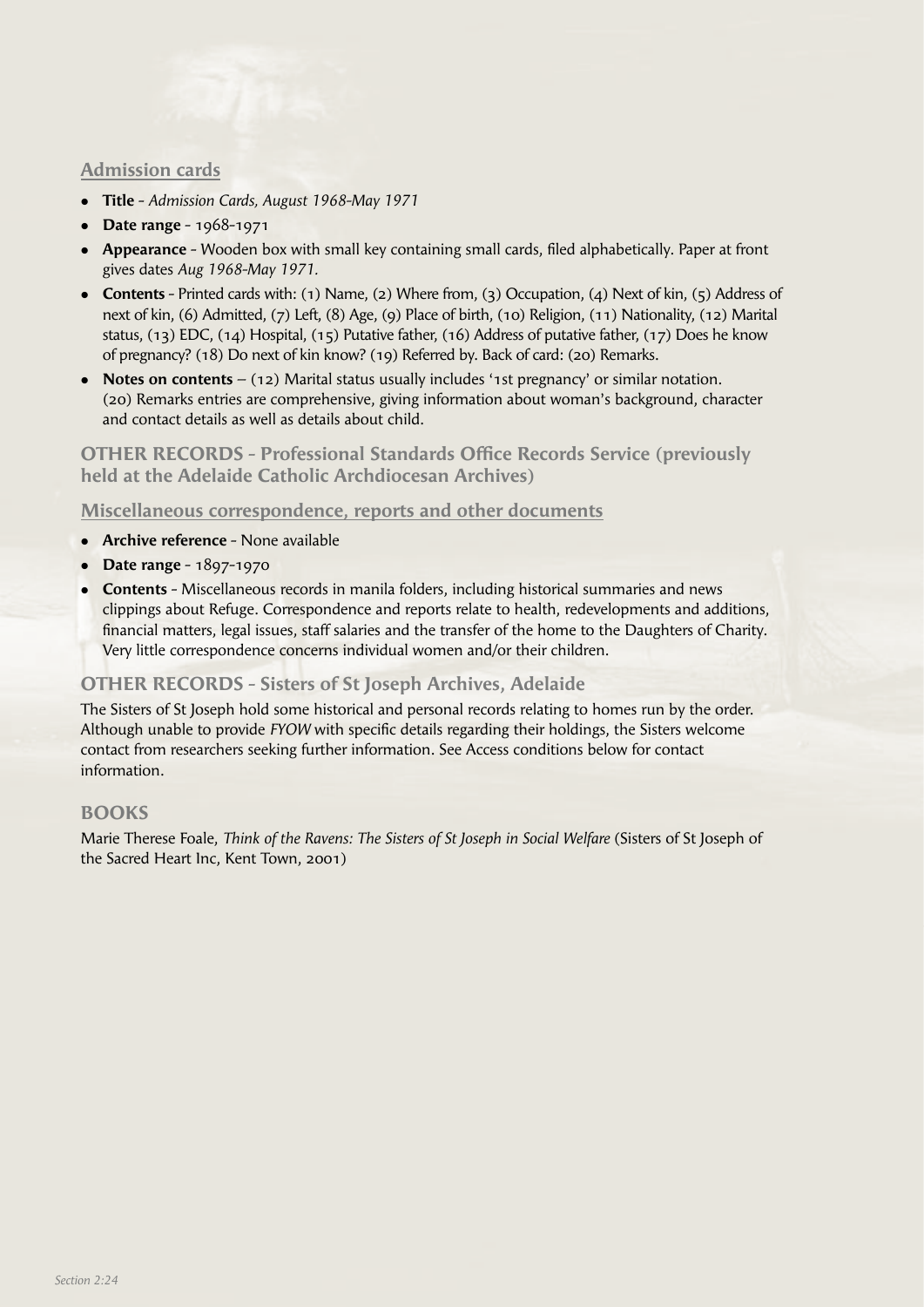Oft Oftanislaus House

## *GENERAL INFORMATION*

**Years of operation:** 1956-1978 **Also known as:** The Polish Orphanage, St Stanislaus Children's Home **Run by:** Resurrection Sisters **Address:** 30 George Street, Royal Park



*Foundation Stone, St Stanislaus House Courtesy Kay Goodman-Dodd*

#### *HISTORY*

Opened in 1956 this home was named for its patron, a young Jesuit, Stanislaus Kostka. Its establishment was inspired and sponsored by Polish migrants who had recently immigrated to Australia and settled in Adelaide. With the help of the Polish community, Polish American nuns were brought out to Australia to work in the home. St Stanislaus House provided accommodation for up to fifty children. It housed orphans, children from broken homes and children whose mothers were ill or forced to go out to work. A pre-school and kindergarten were run within the home while older children attended the local Catholic primary school. In 1970 childcare policies changed and there was a move towards cottage-style accommodation. Due to lack of staff to care for children under this new system, the home was closed. The Resurrection sisters still reside at the home and run a day care centre for children.

*Drawn from 'Directory of Social Agencies, South Australia 1961' (SA Council of Social Service & The Department of Public Health) p. 51 and information provided by the Resurrection Sisters.*

#### *THE RECORDS*

- St Stanislaus House
- Professional Standards Office Records Service

#### **ADMISSION RECORDS – St Stanislaus House**

#### **Admission cards**

- **Date range** Most admissions 1950s-1960s
- **Appearance** System cards filed alphabetically in a large metal file box titled in Polish, *DZIECI W INTERNACIE.*
- <sup>l</sup> **Contents** Typed cards with: (1) Surname, (2) Admission date, (3) Christian name, (4) Born, (5) Father, (6) Mother, (7) Address and Telephone number, (8) Discharged.
- **Notes on contents** Some cards include other details such as place of birth of child, nationality and religion of parents, parents' occupations, whether parents are separated or divorced, baptism information, health information, where discharged to. Very occasionally related correspondence is attached. File box also includes some immunisation certificates. Most children are of European background, admitted in the 1950s and 1960s. Some Australian children, none identified as Aboriginal.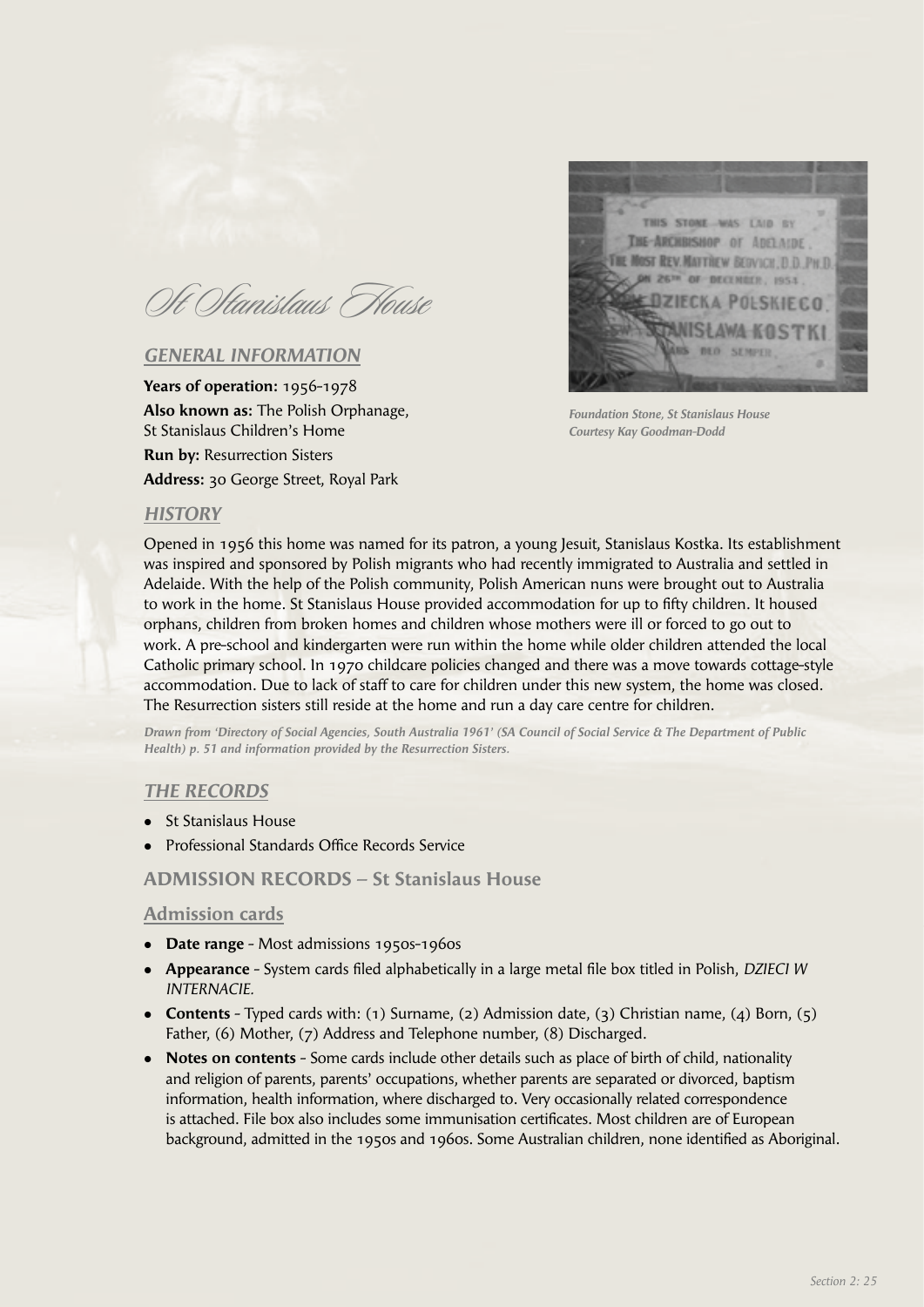

**OTHER RECORDS - Professional Standards Office Records Service (previously held by the Adelaide Catholic Archdiocesan Archives)**

**Miscellaneous documents**

- **Archive reference** None available
- <sup>l</sup> **Contents** One manila folder titled *Polish Orphanage 1955,* containing one document, a quote for maintenance/building.

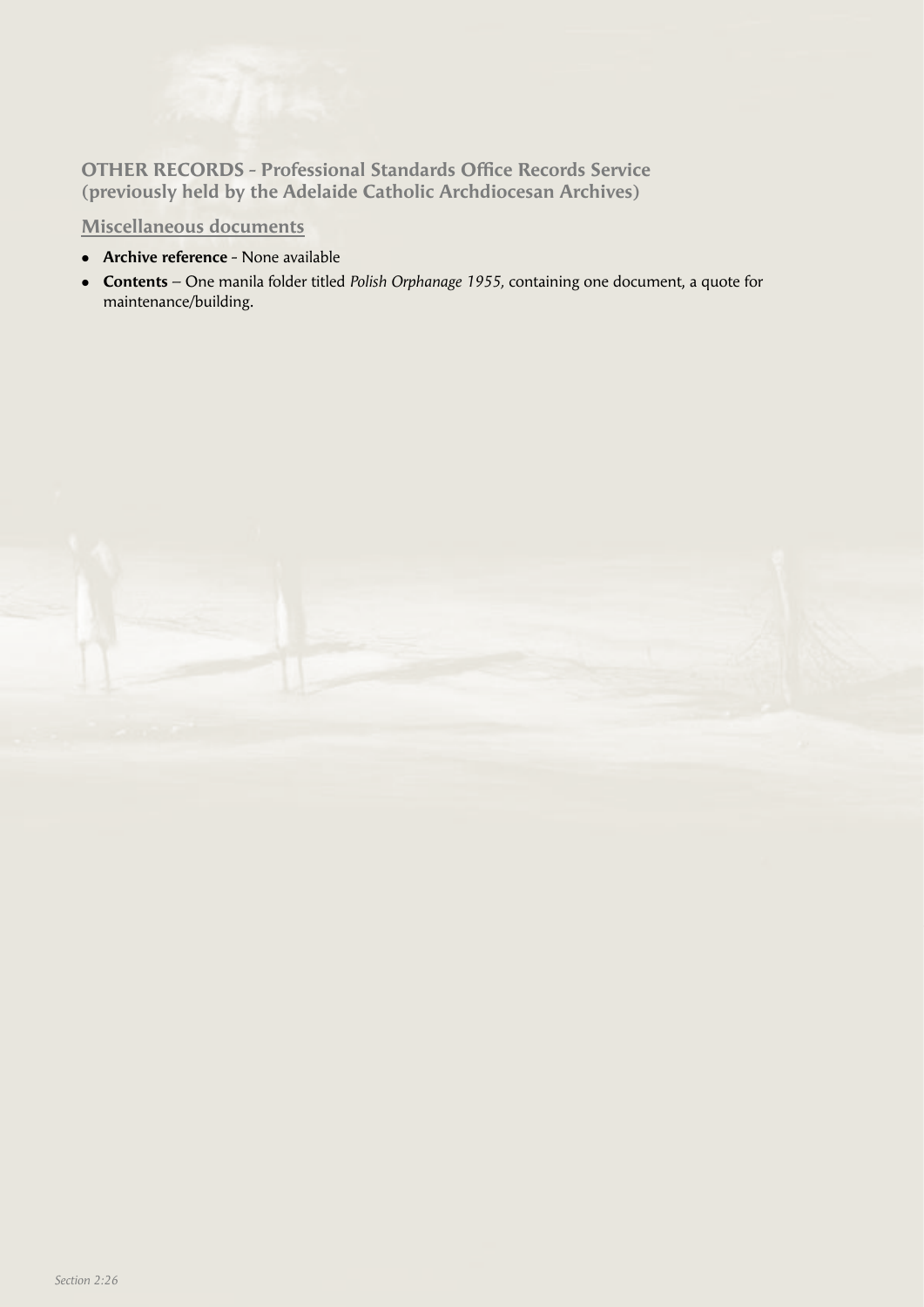St Vincent De Paul

Orphanage

*Yes I thoroughly enjoyed polishing the floors of the dormitory, especially on a Saturday. It was great because the beds would all be moved aside and we -- Not having any polishers you had a pile of girls in rows. It might have been about a dozen girls up there, and so many would be waxers and they'd get down on their hands and knees, knee pads on them, or something laid out you kneel on, and then you'd just go down all in a row polishing. I liked being* 



*St Vincent de Paul Orphanage Goodwood, Courtesy Adelaide Archdiocesan Archives; St Vincent de Paul Orphanage, now Tabor Adelaide 2005, Courtesy Kay Goodman-Dodd*

*the shiner and putting these rags all around our feet and slipping up and down. Everything was done in a foot movement sort of thing. Of course when the nun's back was turned we were sliding on our backsides and*  ripping our pants and tearing dresses. You know anything for a bit of fun. I think a lot of children did it and *that. They moaned about having to wax but we enjoyed it.*

*Interview with Monica Whitman, JD Somerville Oral History Collection, State Library of SA, OH 201/1. Quoted with permission from Monica Whitman.*

## *GENERAL INFORMATION*

**Years of operation:** 1866-1975 **Also known as:** Goodwood Orphanage **Run by:** Sisters of St Joseph 1868-1889

Sisters of Mercy 1890-1975 **Addresses:** King William Street, Adelaide 1866-1867

Cnr Walkerville and Park Terraces, Walkerville (Gilberton) 1867-1868 Boston Cottages, King William Street South, Adelaide 1867-1868 Franklin Street, Adelaide 1868-1875 Former premises of the Refuge, Mitcham 1872-1875 Knightsbridge House, Burnside 1875-1888 Holyrood House, Mitchell Street, Goodwood (181 Goodwood Road, Millswood) 1888-1975

#### *HISTORY*

In the mid 1800s some members of the Catholic Church became concerned that orphans of the faith under government care were often placed with non-Catholic families. They believed that these children's spiritual welfare needed to be protected through the establishment of a Catholic orphanage. The orphanage was funded via a statewide appeal and initially opened in 1866 in a rented house in King William Street, Adelaide. The institution was managed by a board which included Catholic priests and laymen. The first premises were soon found to be too small and the children were moved to a new, larger, building in Walkerville on the corner of Walkerville and Park Terraces. At Walkerville a lay matron took charge of the thirty children in the home.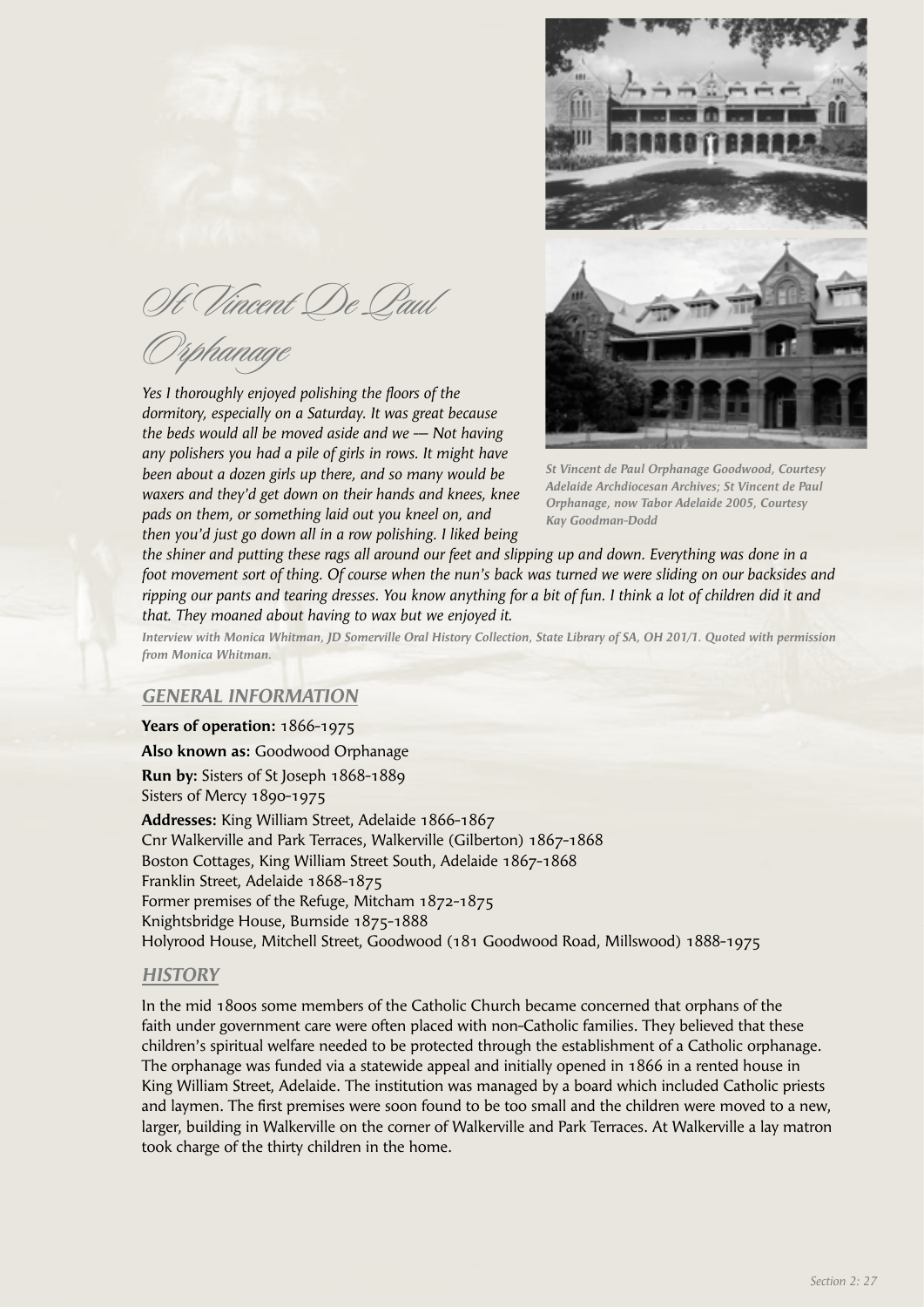

During this period government sponsorship became intermittent and in 1872 ceased completely. However, the orphanage continued to run supported entirely by the church. In 1872 the children were moved from the City to a premises in Mitcham, recently vacated by the Refuge, which provided grounds as well as a building. Three years later a larger house was secured in Burnside and the children moved once again. They remained there until 1889 when they made their final move to a 12-13 acre (5 hectares) property secured by the Adelaide Archbishop in Mitchell Street, Goodwood. The residence was renovated and new buildings added. One year later the Sisters of Mercy took over the running of the orphanage by the order of Archbishop Reynolds. During the early 1900s further additions were made so that the home could accommodate up to 120 children. Another new wing was opened in 1924. By 1960 ninety-nine children were resident in the orphanage. This number dropped to 52 in 1970 and at its closure in 1975, only 20 children were in residence.

*Drawn from Marie Therese Foale, 'Think of the Ravens: The Sisters of St Joseph in Social Welfare' (Sisters of St Joseph of the Sacred Heart Inc, Kent Town, 2001) p. 17-21; articles in 'The Southern Cross,' 7 April 1898, p. 219 & 6 September 1888, p. 71 and summary history of the Orphanage held by Professional Standards Offi ce Records Service (previously held by Adelaide Catholic Archdiocesan Archives).*

## *THE RECORDS*

- Professional Standards Office Records Service
- State Records of SA
- State Library of SA
- Sisters of St Joseph Archives, Adelaide
- Sisters of Mercy Archives, Adelaide
- <sup>l</sup> Adelaide Catholic Archdiocesan Archives

# **ADMISSION RECORDS – Professional Standards Office Records Service**

- **Title** *St Vincent de Paul Admission Register, Book 1*
- **Date range**  $1875-1929$
- <sup>l</sup> **Appearance** Large landscape ledger, green with brown spine.
- **Contents** Handwritten entries in ledger divided into columns crossing two pages. Year in top left hand corner. Left hand page: (1) Date, (2) Name in full, (3) Age, (4) Where from, (5) Parents or guardians. Right hand page: (6) Address, (7) Date of leaving, (8) Where gone to, (9) Remarks.
- Notes on contents  $-$  (5) Parents/Guardians until 1950 merely states 'mother' or 'father', without giving names. (6) Address column often blank. (9) Remarks: Few entries in early years. Later entries can include birth date, whether parents are alive or dead, comments on family/child's situation, religion and baptism information.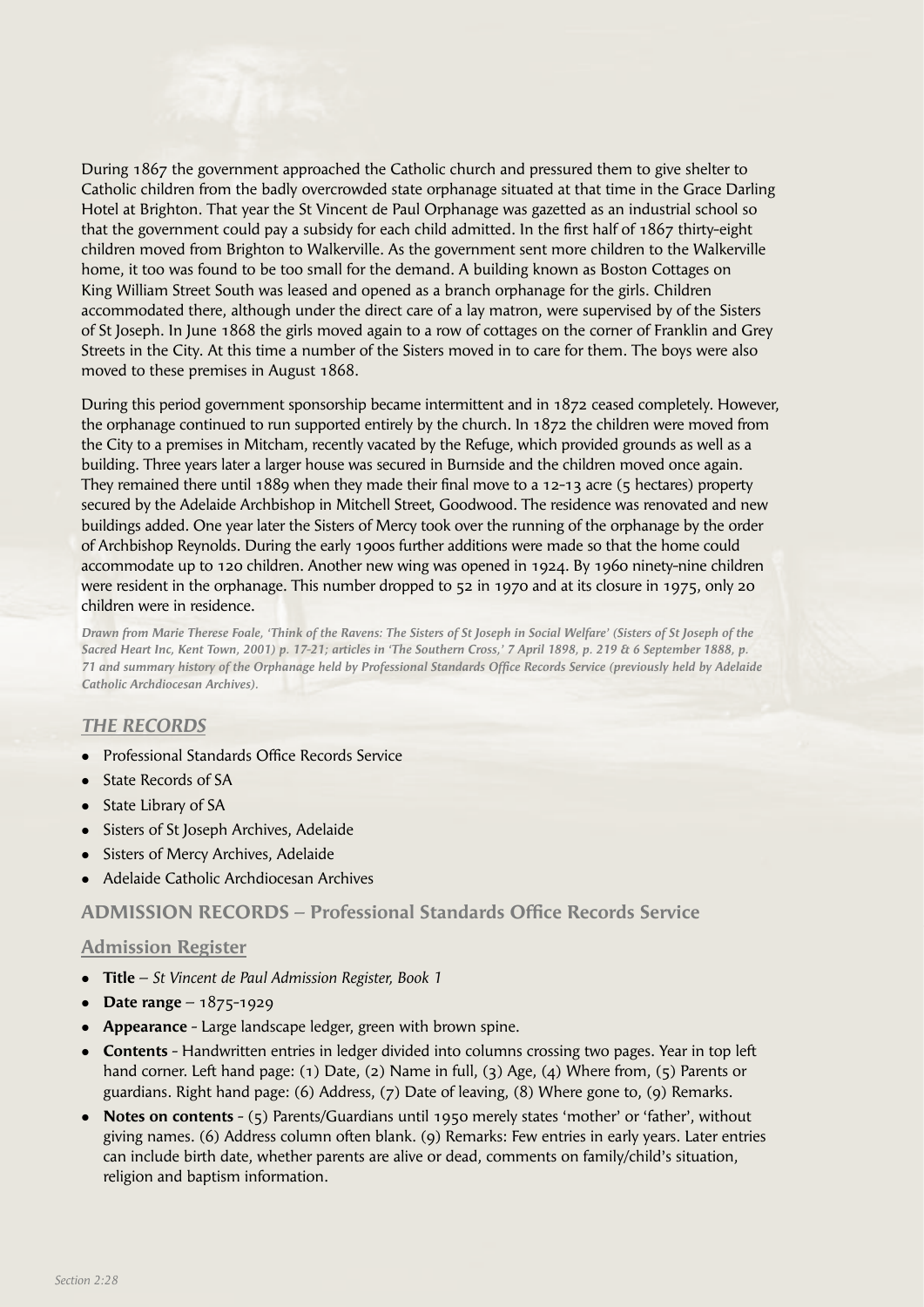## **Admission Register**

- **Title** *St Vincent de Paul Admission Register, Book 2*
- **Date range** 1929-1949 plus pasted in section 1920-1940.
- **Contents** Same columns as previous volume.
- **Notes on contents** (5) Parents/guardians includes notes on parent's circumstances and reason for admission. Rarely include name of parent in earlier years. (9) Remarks mainly records baptism and health notes.
- <sup>l</sup> **Additional material**  Typed pages inserted, dated 1942. Titled *List of boys transferred to Largs Bay Orphanage 2 Feb 1942 and List of girls transferred to Largs Bay Orphanage 2 Feb 1942* with columns: (1) Name, (2) Date of birth, (3) Date of admission, (4) Father's full name, (5) Mother's full name, (6) Address.

 At page 40, after entries for 28 September 1949, a number of handwritten pages starting 28 May 1920 are pasted into book. Columns include: (1) Date of leaving, (2) Name, (3) Where gone to. Rest of book blank.

## **Admission Register**

- <sup>l</sup> **Title** *St Vincent de Paul Admission Register, Book 3 (labelled 3B)*
- **Date range** 1875-1899, then 1954-1975.
- **Contents** Loose title page with *Saint Vincent de Pauls' Orphanage, Burnside 1884.* Volume alphabetically arranged in 1950-1960s period. From 1965 recorded by year, ie 1965 *Admissions.* Pages 1-22 cover 1875-1899 then records date from 1954-1975. Same columns as previous volumes: Left hand page: (1) Date, (2) Name in full, (3) Age, (4) Where from, (5) Parents or guardians. Right hand page: (6) Address, (7) Date of leaving, (8) Where gone to, (9) Remarks.
- **Notes on contents** (9) Remarks include baptism, immunisation, whether parents are alive or dead, whether parents are Catholic, re-admissions, comments on family/child situation and reasons for admission, medical and hospital admissions. Later entries in remarks column include more information on family circumstances.

## **Individual files**

An index of names from these registers has been developed. Some of the children listed in the admission registers also have personal social work files that are also indexed. These are all post  $1948$ .

**ADMISSION RECORDS –Professional Standards Office Records Service (previously held by the Adelaide Catholic Archdiocesan Archives)**

- **Archive reference** None available
- $\bullet$  **Date range** 1866-1890
- <sup>l</sup> **Appearance** Small hardback lined notebook with title on inside cover *January 1st 1890, Dates of children leaving the orphanage and to whom they have gone,* inside manila folder titled *St Vincent de Paul's Orphanage Pre Goodwood, 1866-1889 Minutes etc.*
- **Contents** Entries span two pages giving (1) Date, (2) Name of child and where went to.
- **Notes on contents** Entries state to whom and/or where child was discharged. First entry is dated 6/1/1890 and last 2/4/1920. Last page of book is a list titled *Children returned 1903* with names and dates.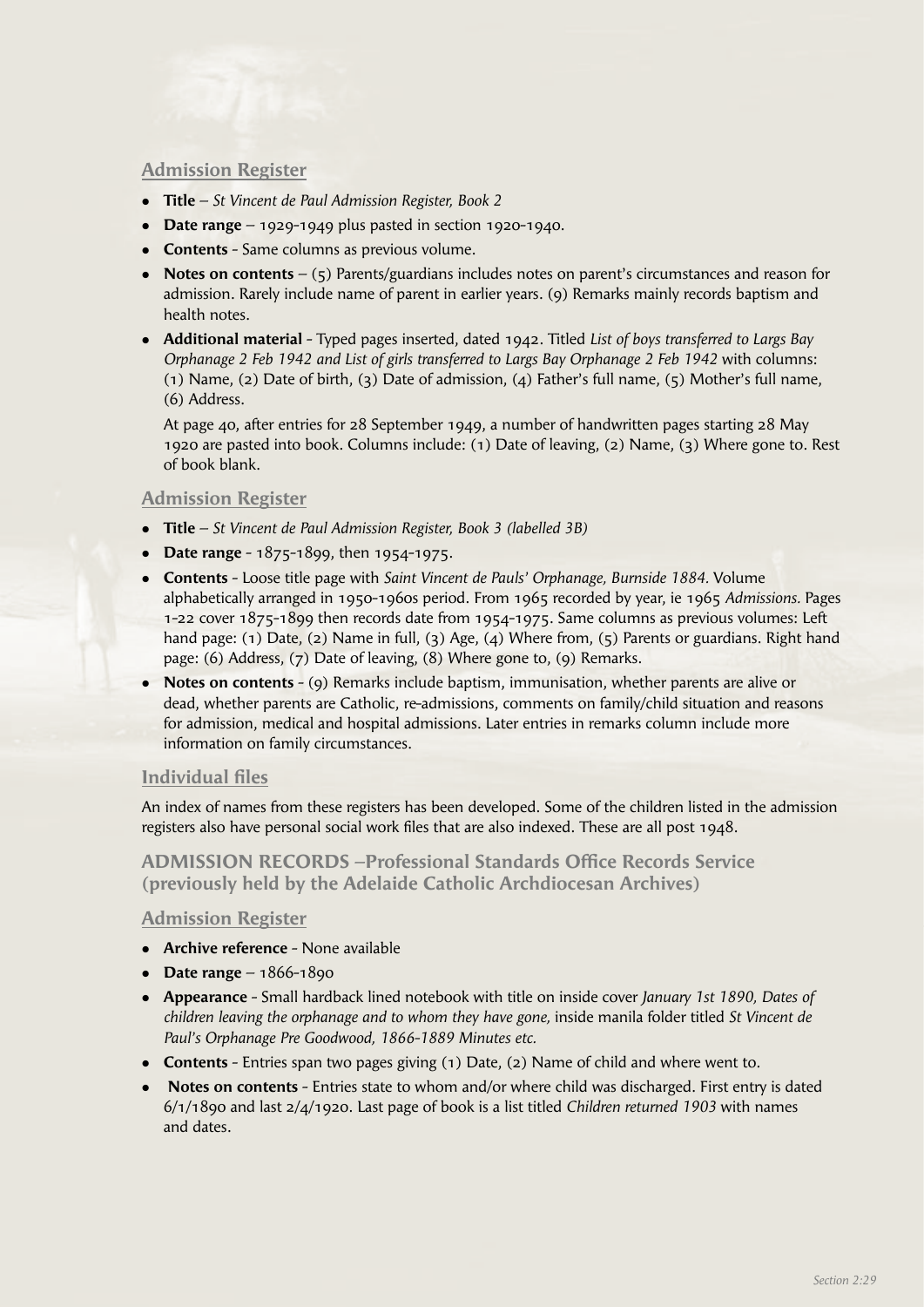## **Admission Register**

- **Archive reference** None available
- **Title** *St Vincent de Paul Orphanage, Burnside*
- **•** Date range 1872-1889
- <sup>l</sup> **Appearance** Quarto sized hardcover notebook with title on cover. Inside cover has title *Srs of St Joseph's Book.*
- <sup>l</sup> **Contents**  Entries handwritten in hand drawn columns: (1) Number, (2) Name, (3) Age, (4) Entry, (5) Departure, (6) Where gone, (7) Gone, (8) Particulars.
- **Notes on contents** (8) Particulars includes information about who sent the child, reasons for admission, who recommended admission and parents circumstances.

## **Admission Register**

- **Archive reference** None available
- <sup>l</sup> **Title** *St Vincent de Paul Orphanage Burnside 1872-1882*
- <sup>l</sup> **Date range** 1872-1883
- **Appearance** Foolscap sized hardcover folder.
- **contents** Entries handwritten in columns across two pages: (1) Number, (2) Name, (3) Age, (4) Admitted, (5) By order of, (6) Left, (7) Where to, (8) Particulars, by order of.
- **Notes on Contents** (7) Where to gives person and/or place. (8) Particulars gives parental details, whether dead or alive and sometimes comments on character.

# **Admission forms**

- **Archive reference** None available
- **Date range**  $1893-1895$
- <sup>l</sup> **Contents** Manila folder titled *St. Vincent de Paul Orphanage, Goodwood 1889-1980* containing plastic sleeve with five original admission forms dated  $1895$ , and seven handwritten agreements dated  $1893$ and signed by parents admitting their children to the home.

## **Admission list**

- **Archive reference** None available
- Date range  $-1941$
- <sup>l</sup> **Contents** Manila folder titled *Goodwood Orphanage, 1927-1947* containing letter dated 26/5/1941 with attached list of names of children in the Orphanage with dates of birth, addresses and information about parents, their names and whether they are alive or dead.

## **ADMISSION RECORDS – State Records of SA**

- **•** Archive reference GRG 28/33
- <sup>l</sup> **Title** *Children forwarded to the Roman Catholic Orphanage 1867-1869 (index)*
- **Date range** 1867-1869
- **•** Appearance Microfilm.
- <sup>l</sup> **Contents** Entries on one page including: (1) Number, (2) Name, (3) Age, (4) Nationality, (5) When Forwarded, (6) Where gone to and when left.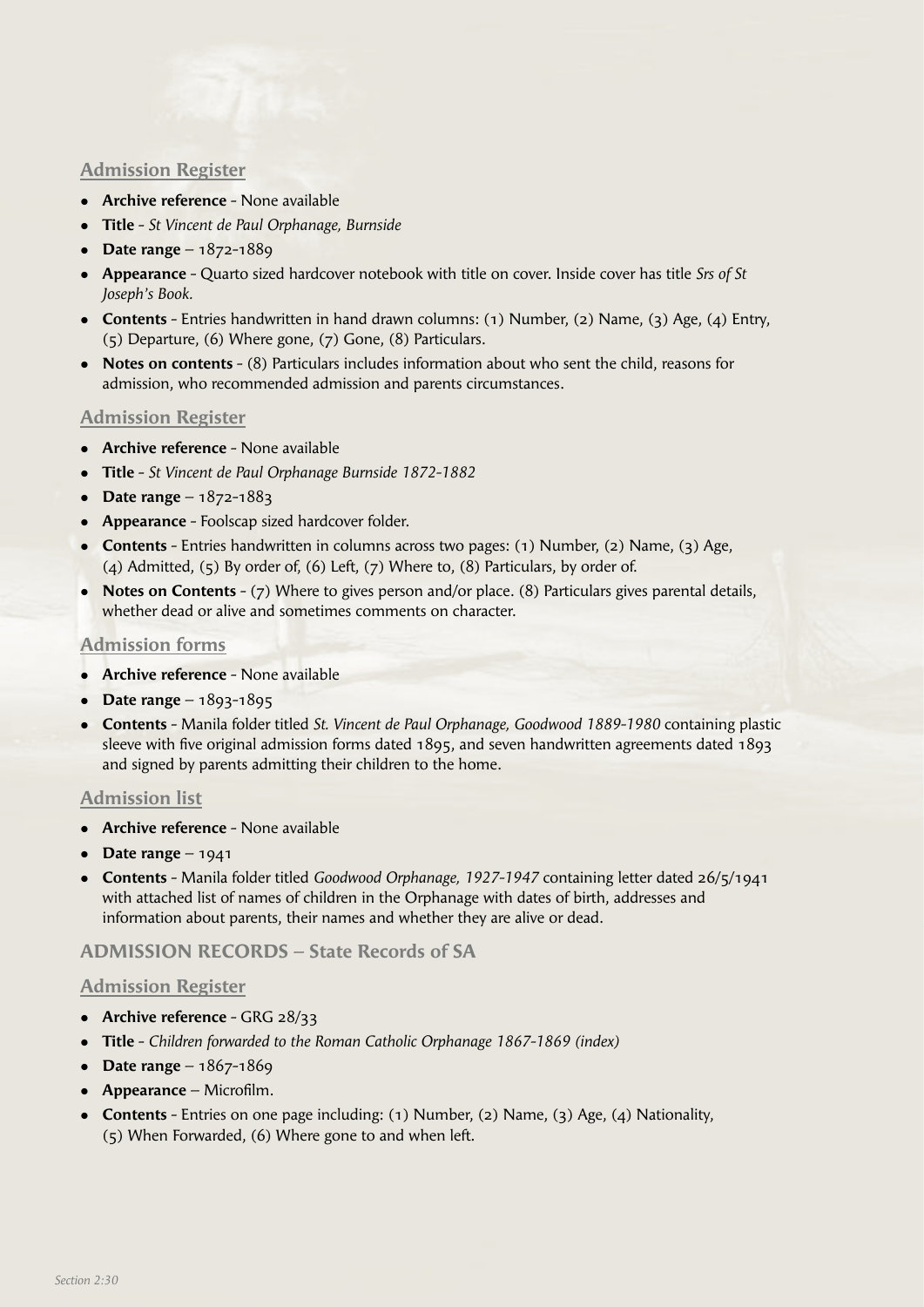

**OTHER RECORDS – Professional Standards Office Records Service (previously held by the Adelaide Catholic Archdiocesan Archives)**

#### **Minute Books**

- **Archive reference** None available
- <sup>l</sup> **Title** *Minutes 1887-1890.*
- **•** Date range 1887-1890
- <sup>l</sup> **Appearance** Small hardback notebook inside manila folder titled *St Vincent de Paul's Orphanage Pre Goodwood, 1866-1889 Minutes etc.*
- **Contents** Handwritten minutes of meetings including names of children and information about admissions.

#### **Miscellaneous records**

- **Archive reference** None available
- **•** Date range  $1890s 1970s$
- **Contents** Miscellaneous correspondence and other documents, including news clippings, general and historical information and copies of early annual reports. Correspondence and other documents deal with many subjects, including building maintenance, fundraising, legacies and closure of the home. Virtually no documents provide information about children or give names.

# **OTHER RECORDS - Sisters of St Joseph Archives, Adelaide**

The Sisters of St Joseph hold some historical and personal records relating to homes run by the order. Although unable to provide *FYOW* with specific details regarding their holdings, the Sisters welcome contact from researchers seeking further information. See Access conditions below for contact information.

## **OTHER RECORDS - Sisters of Mercy Archives, Adelaide**

The Sisters of Mercy Archives holds some historical information about the Orphanage but no personal files on former residents. See Access Conditions below for contact information.

# **ORAL HISTORY – JD Somerville Collection, State Library of SA**

- **•** Archive reference OH<sub>201</sub>
- <sup>l</sup> **Title** *Goodwood Orphanage Oral History*
- **Date range** recorded 1993-1994, information covers years 1922 -1975
- **Contents** Seventeen interviews (25 hours and 10 minutes) commissioned by the Libraries Board of SA concerning the experiences of children, nuns and priests living and working at the orphanage. Tapes and full transcripts are available for research. Some restrictions apply to individual interviews. Three further interviews held in the JD Somerville collection, OH199, OH73 and OH138 also concern the Orphanage.

## **PHOTOGRAPHS - State Library of SA**

Goodwood Orphanage Oral History OH201 includes an associated series of 72 photographs.

## **PHOTOGRAPHS - Adelaide Catholic Archdiocesan Archives**

The Catholic Archives holds a number of photographs of the orphanage building.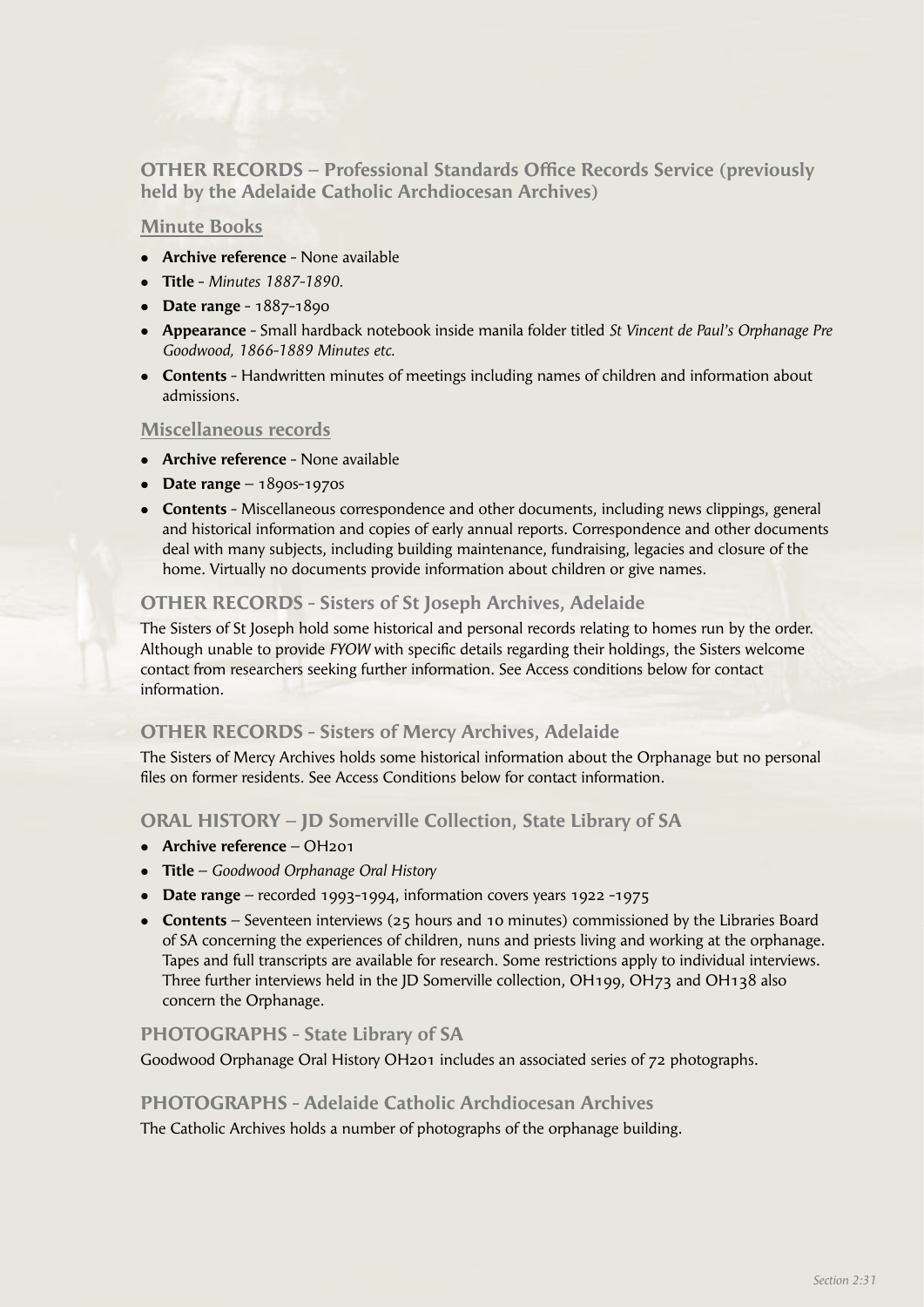# **BOOKS/ARTICLES**

Marie Therese Foale, *Think of the Ravens: The Sisters of St Joseph in Social Welfare* (Sisters of St Joseph of the Sacred Heart Inc, Kent Town, 2001)

Anne McLay, *Women on the Move: Mercy's triple spiral: a history of the Adelaide Sisters of Mercy, Ireland to Argentina 1856-1880 to South Australia 1880* (Sisters of Mercy, Adelaide, 1996)

Beth M. Robertson (1995) *'Orphaned in South Australia: Oral histories about growing up at Goodwood Orphanage'* in *Oral History Association of Australia Journal,* No. 17, 1995, p. 86-97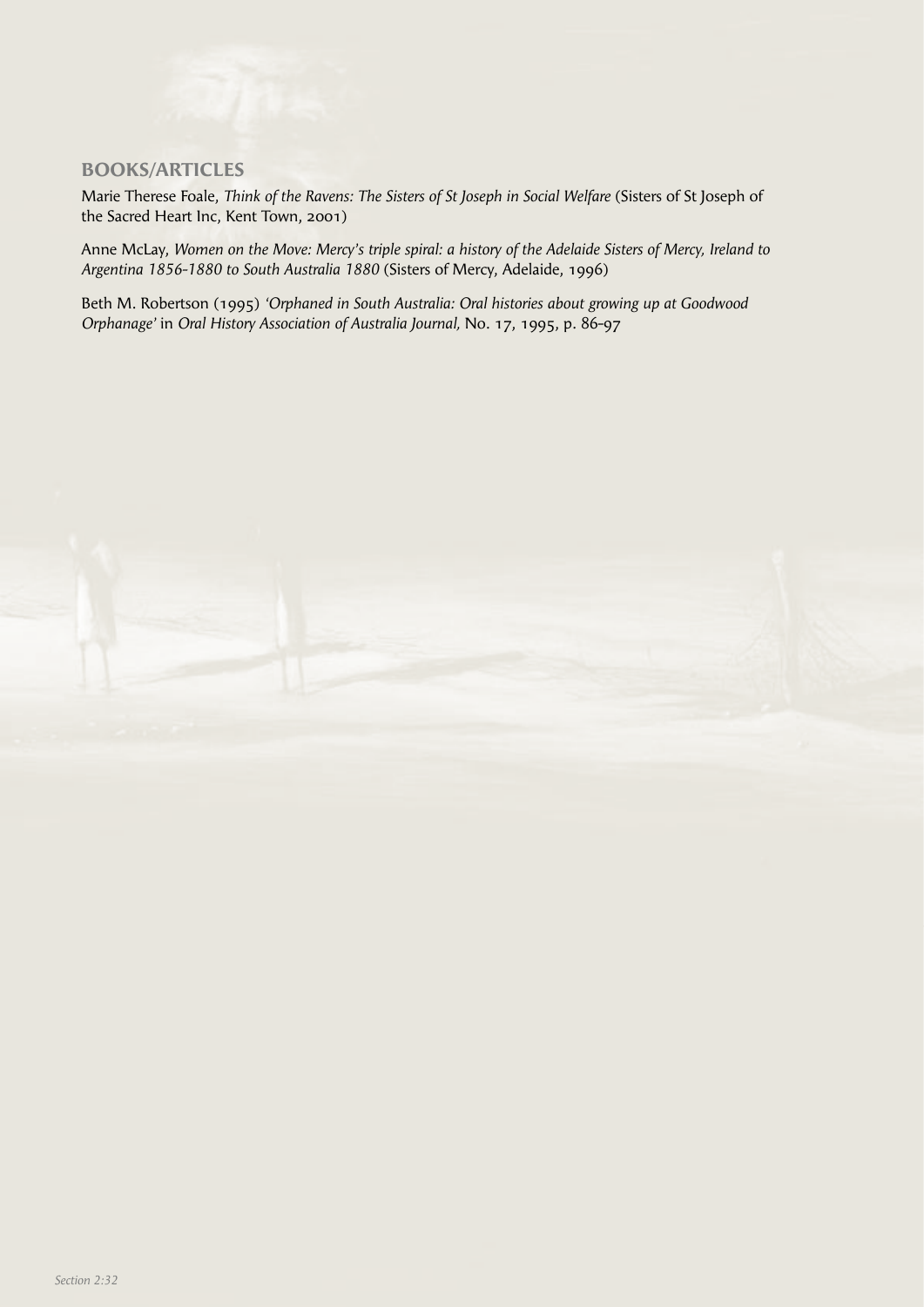# *ACCESS TO RECORDS OF HOMES RUN BY THE CATHOLIC CHURCH*

# **PROFESSIONAL STANDARDS OFFICE RECORDS SERVICE OF THE CATHOLIC CHURCH**

#### **Access conditions**

Please contact the Professional Standards office on Freecall 1800 839 211 for application form and information regarding procedure and conditions with regard to accessing information from records held by this office.

**Contact: Professional Standards Office, Catholic Diocesan Centre** 

GPO Box 1364, Adelaide 5001

**Telephone:** Free call 1800 839 211 **Fax:** (08) 8223 5890

**Email:** receptionprofstandards@adelaide.catholic.au

**Location:** Adelaide Catholic Diocesan Centre

39 Wakefield Street, Adelaide SA 5000

## **ADELAIDE CATHOLIC ARCHDIOCESAN ARCHIVES**

#### **Access conditions**

Persons wishing to access records held in the Archives must first apply in writing to the Archbishop of Adelaide for permission. Application for Access to the Archives forms for this purpose may be obtained from the Archivist.

**Contact**: The Archivist, Catholic Diocesan Centre GPO Box 1364, Adelaide SA 5001 **Telephone:** (08) 82108115 **Fax:** (08) 8223 2307 **Email:** archives@adelaide.catholic.org.au **Location:** First Floor, Catholic Diocesan Centre 39 Wakefield Street, Adelaide SA 5000 **Website:** www.adelaide.catholic.org.au

## **Opening hours:** By appointment only.

**Fees**: Research fees: Half day (unassisted) \$16.50, Half day (assisted) \$27.50, Research by Archivist on behalf of client \$44 per request. Photocopying 25 cents perA4 page, 50 cents per A3.

## **STATE RECORDS OF SA**

#### **Access conditions**

Although some early records relating to institutions for children in South Australia are open access, many later records are subject to restrictions. Records which contain personal information about individuals are usually restricted for at least sixty years from the date of their creation. More sensitive records, such as adoption files, are restricted for up to eighty years. Written permission must be obtained from the government agency which created the record in order to access restricted material. In the case of records relating to children, the agency responsible is the Adoption and Family Information Service of the Department for Families and Communities.

A Research Centre Members card, obtainable at the Archives, is required to research records held at State Records. State Records has signed a Memorandum of Understanding with SA Link-Up.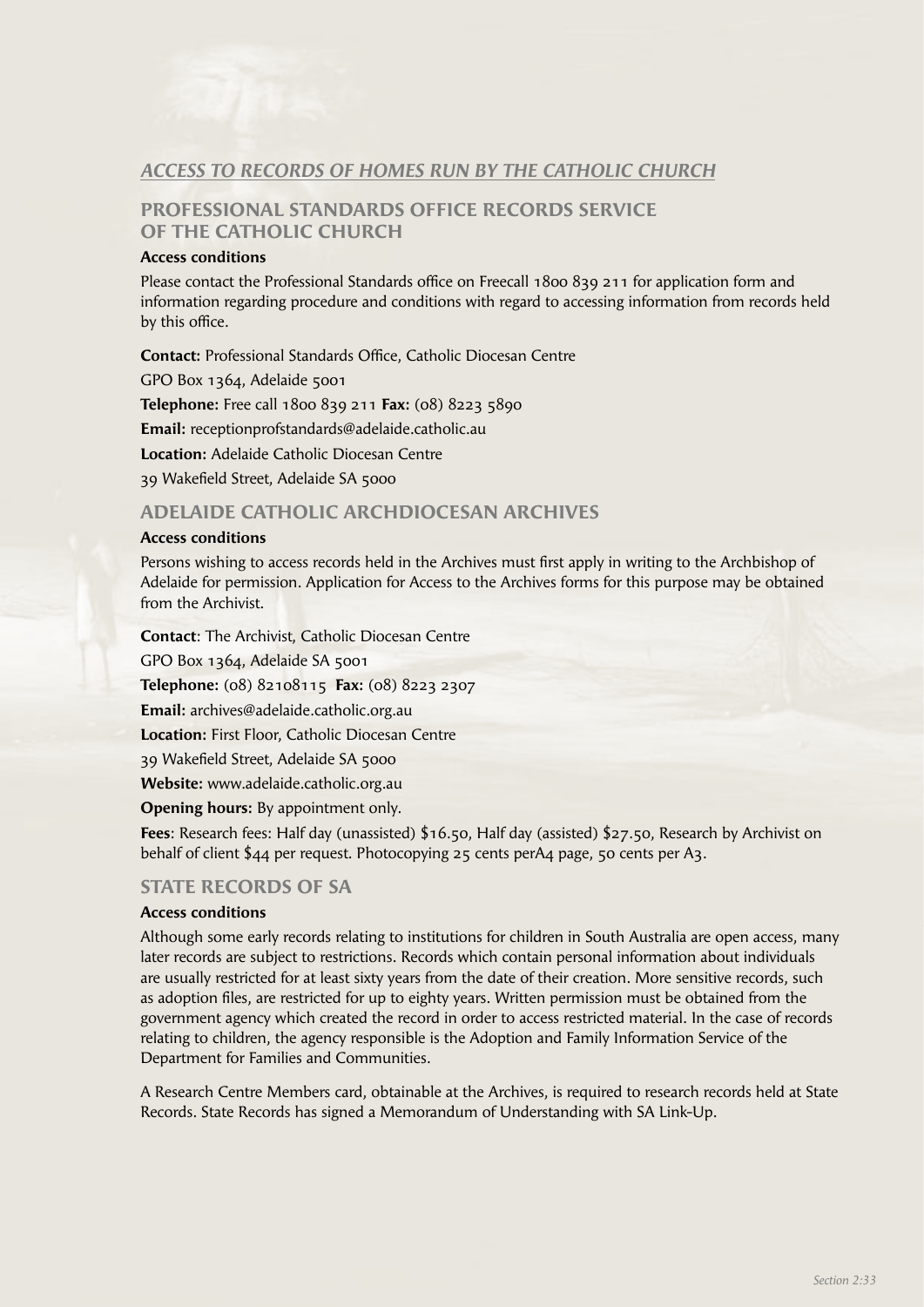

**Contact:** State Records of South Australia GPO Box 1072, Adelaide SA 5001

**Telephone:** 8226 7750

**Email:** srsageneralenquiries@saugov.sa.gov.au

**Location:** *Gepps Cross Research Centre*

115 Cavan Road, Gepps Cross SA 5094

*City Research Centre,* Bickford North Building

26-28 Leigh Street, Adelaide SA 5000

**Website:** www.archives.sa.gov.au

**Opening hours:** Closed on public holidays.

Gepps Cross: Tuesday-Friday 9.30 am-3.30 pm, 1st Sunday each month 11 am – 5 pm.

City: Tuesday-Friday 9.30 am  $-$  3.30 pm.

**Fees:** Photocopying 50 cents per A4, \$1.05 per A3. Researchers may take digital photographs of records subject to approval from staff.

# **GOOD SHEPHERD SISTERS (FOR CONVENT OF THE GOOD SHEPHERD, THE PINES)**

#### **Access conditions**

The Good Shepherd Sisters Archives is a private facility that does not cater to visits by the public. The Archivist, Fraser Faithfull, works part-time at the facility. Persons formerly in care, or their relatives and descendants, may write requesting information from the records. In response to privacy legislation, there is a 90 year restriction on all personal information. Relatives of persons formerly in care must obtain that person's permission to access the records or provide evidence of their death.

**Contact:** The Archivist Good Shepherd Sisters PO Box 182, Abbotsford Victoria 3067 **Telephone:** (03) 9419 7581 **Fax:** (03) 9419 4472 **Website:** www.goodshepherd.com.au **Fees:** No access charges. Provide a self addressed stamped envelop with enquiry.

# **GOOD SAMARITAN SISTERS (FOR SACRED HEART ORPHANAGE)**

## **Access conditions**

Information is open to former residents or family members who can prove their relationship to the resident.

**Contact:** The Archivist, Good Samaritan Archives 2 Avenue Road, Glebe Point NSW 2037 **Telephone:** (02) 9566 2188 **Fax:** (02) 96928701

# **PORT PIRIE CATHOLIC DIOCESAN OFFICE**

## **Access conditions**

Please contact the Diocesan Office for details.

**Contact:** Port Pirie Catholic Diocesan Office PO Box 1206, Port Pirie SA 5540 **Telephone:** (08) 8633 4485 **Email:** diocoffice@bigpond.com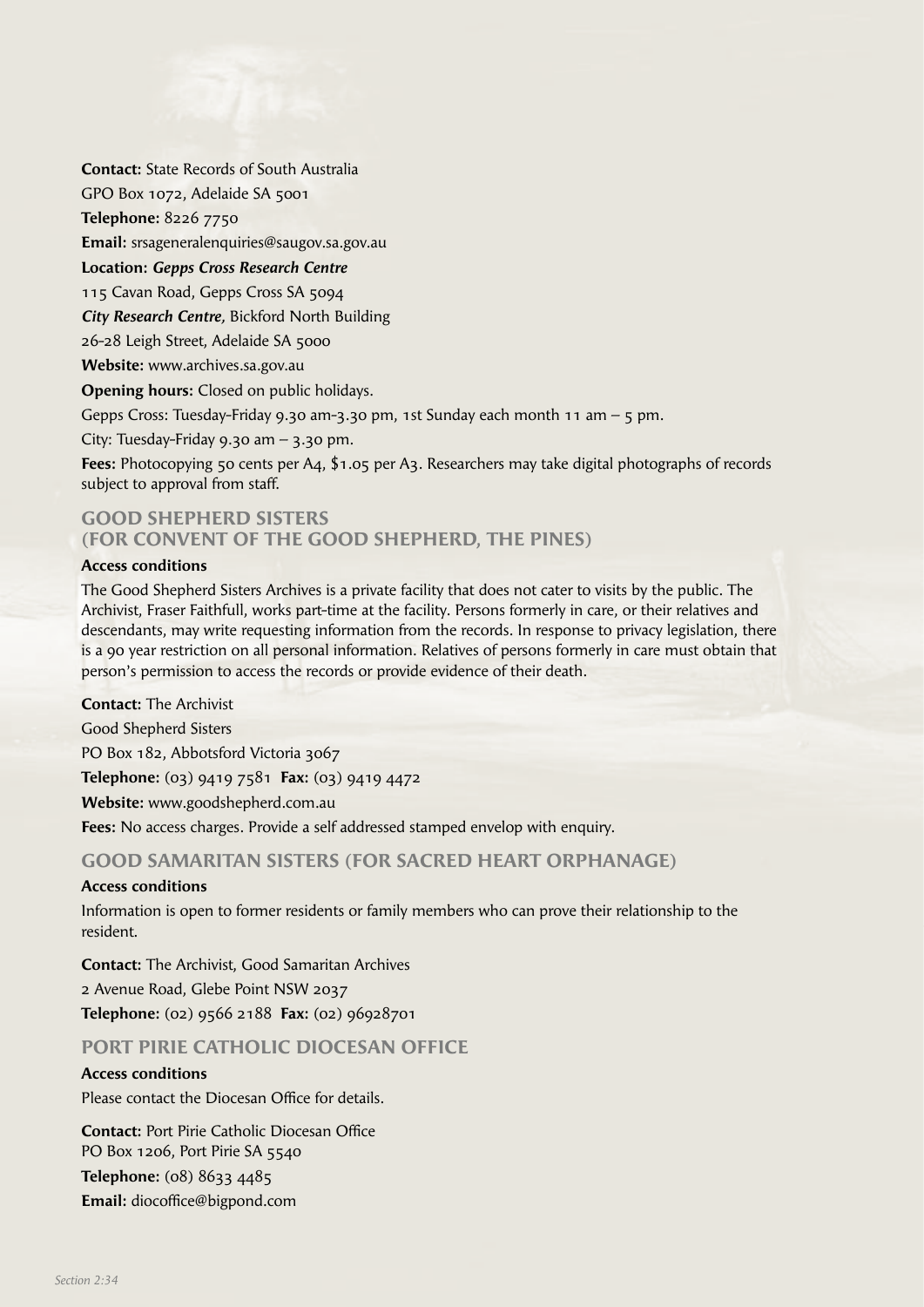# **SISTERS OF ST JOSEPH ARCHIVES, ADELAIDE**

#### **Access conditions**

The Sisters of St Joseph welcome contact from previous residents of homes run by the order. Please contact Sisters of St Joseph for details of how to access records held by the Archives.

**Contact:** The Province Leader, Sisters of St Joseph

4 High Street Kensington SA 5068

**Telephone:** (08) 8130 5900 **Fax:** (08) 8130 5933

#### **SISTER OF MERCY ARCHIVES, ADELAIDE**

#### **Access conditions**

The Sisters of Mercy Archives is a private facility with definite protocols for accessing material. Please contact the Congregation Leader for further details.

**Contact:** Congregation Leader, Sisters of Mercy 4 Victoria Street, Mile End SA 5031 **Telephone:** (08) 8150 4900 **Fax:** (08) 8150 4999

#### **SALESIAN PROVINCIAL HOUSE ARCHIVES (FOR ST JOHN'S BOYS TOWN)**

#### **Access conditions**

Please contact the Salesians of Don Bosco Province Centre Archives

**Contact**: The Archivist, Salesians of Don Bosco Province Centre, PO Box 264 Ascot Vale Victoria 3032 **Telephone:** (03) 9377 6000

#### **ST STANISLAUS HOUSE**

**Access conditions** Please contact St Stanislaus House for details.

**Contact:** St Stanislaus House 30 George Street, Royal Park SA 5014 **Telephone:** (08) 8345 5410

## **STATE LIBRARY OF SOUTH AUSTRALIA**

#### **Access conditions**

Researchers can have access to documents and photographs held at the State Library on presenting their Readers Ticket. The ticket is available from the Somerville Reading Room. Records must be read in the Reading Room at the Library. Some records are restricted and require permission from the donor for access.

**Contact:** Research Services, State Library of SA GPO Box 419, Adelaide SA 5001 **Telephone:** (08) 8207 7200 **Country callers:** 1800 182 013 **Fax:** (08) 8207 7247 Location: North Terrace, Adelaide SA 5000 **Website:** www.slsa.sa.gov.au